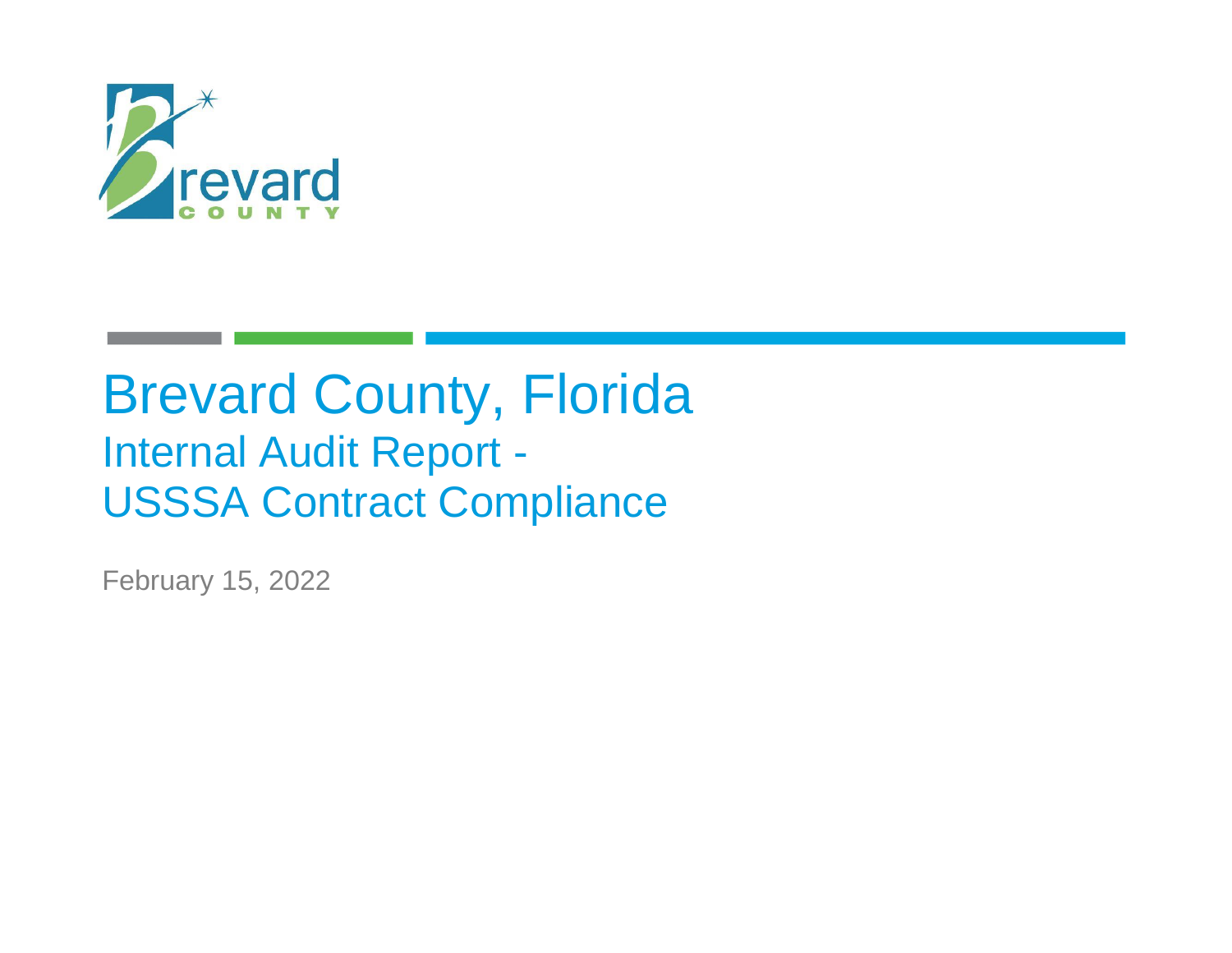

# **TABLE OF CONTENTS**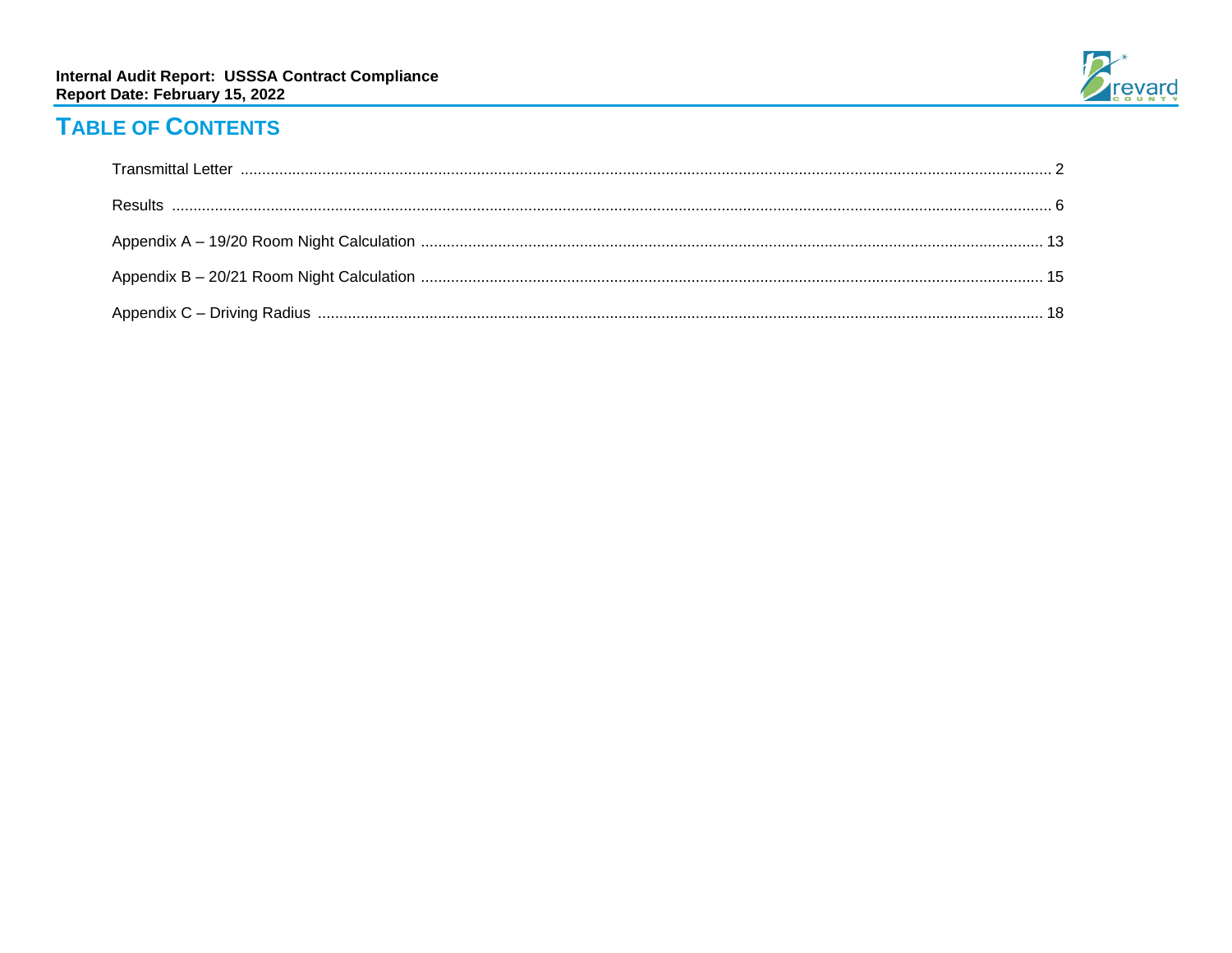### **TRANSMITTAL LETTER**

March 25, 2022

The Audit Committee of Brevard County, Florida 2700 Judge Fran Jamieson Way Viera, Florida 32940-6699





RSM US LLP 7351 Office Park Place Melbourne, Florida 32940 **O:** 321 751 6200

Pursuant to the approved Brevard County ("County") Fiscal Year ("FY") 2020/2021 and 2021/2022 internal audit plans, we hereby present our contract compliance report of the Stadium Complex Lease Agreement ("Agreement") between Brevard County ("County") and United States Specialty Sports Association (USSSA). The scope period for this report included contract year 2019/20 (April 1, 2019, through March 31, 2020) and contract year 2020/21 (April 1, 2020, through March 31, 2021). We previously audited USSSA's compliance with this agreement for contract year 2018/19 (April 1, 2018, through March 31, 2019) and submitted our report dated May 26, 2020. We will be presenting this report at the next scheduled Audit Committee meeting on April 20, 2022.

#### **Background**

The Brevard County's Space Coast Stadium Complex is a state of the art complex complete with 15 AstroTurf fields and many other recreational amenities. On August 3, 2015, the complex was leased for 20 years to USSSA. USSSA is responsible for the management and operation of the complex, including ticket sales and concessions, applicable taxes, maintenance, and capital improvements of the facilities. The Lease Agreement establishes a baseline requirement for annual expenditures by USSSA of \$250,000 in eligible capital improvement or maintenance projects. Brevard County contributes to the cost and management of the capital improvements by reimbursing expenses in excess of the \$250,000 required annual expenditure by USSSA from the Asset Renewal, Replacement, Capital Improvement and Capital Repair (ARR) Fund. USSSA does not remit lease payments to the County, but instead guarantees a number of "room nights" per year of operation, with the understanding that visitors to the complex generate economic stimulus to the County.

The Second Amendment to the Stadium Complex Lease states that the Tenant will guarantee that events scheduled, sponsored, booked, or arranged by the Stadium Complex by the Tenant, whether directly or indirectly will generate at least 75,000 room nights for contract year 2019/20. For each year thereafter until March 31, 2036, using the April 1st to March 31st contract year, the Tenant guarantees 100,000 total room nights each year in Brevard County, Florida hotels.

A Third Amendment to the Agreement, signed December 22, 2020, requires a minimum annual room night guarantee of 75,000 room nights in contract year 2019/20. For each subsequent year, the guarantee will increase to 100,000 for the duration of the contract. Prior to the Third Amendment to the Agreement, the County Tourism Development Office (TDO) staff invested significant labor hours to verify room nights by validating hotel reservations created for each USSSA hosted event. To simplify the room night verification process, the Third Amendment restructured the verification process by utilizing the formula to the right to calculate room nights based on data captured and regularly reported by USSSA.

#### **Room Night Calculation**

(Number of Event Nights) x (Participants living > 75 miles from Stadium Complex)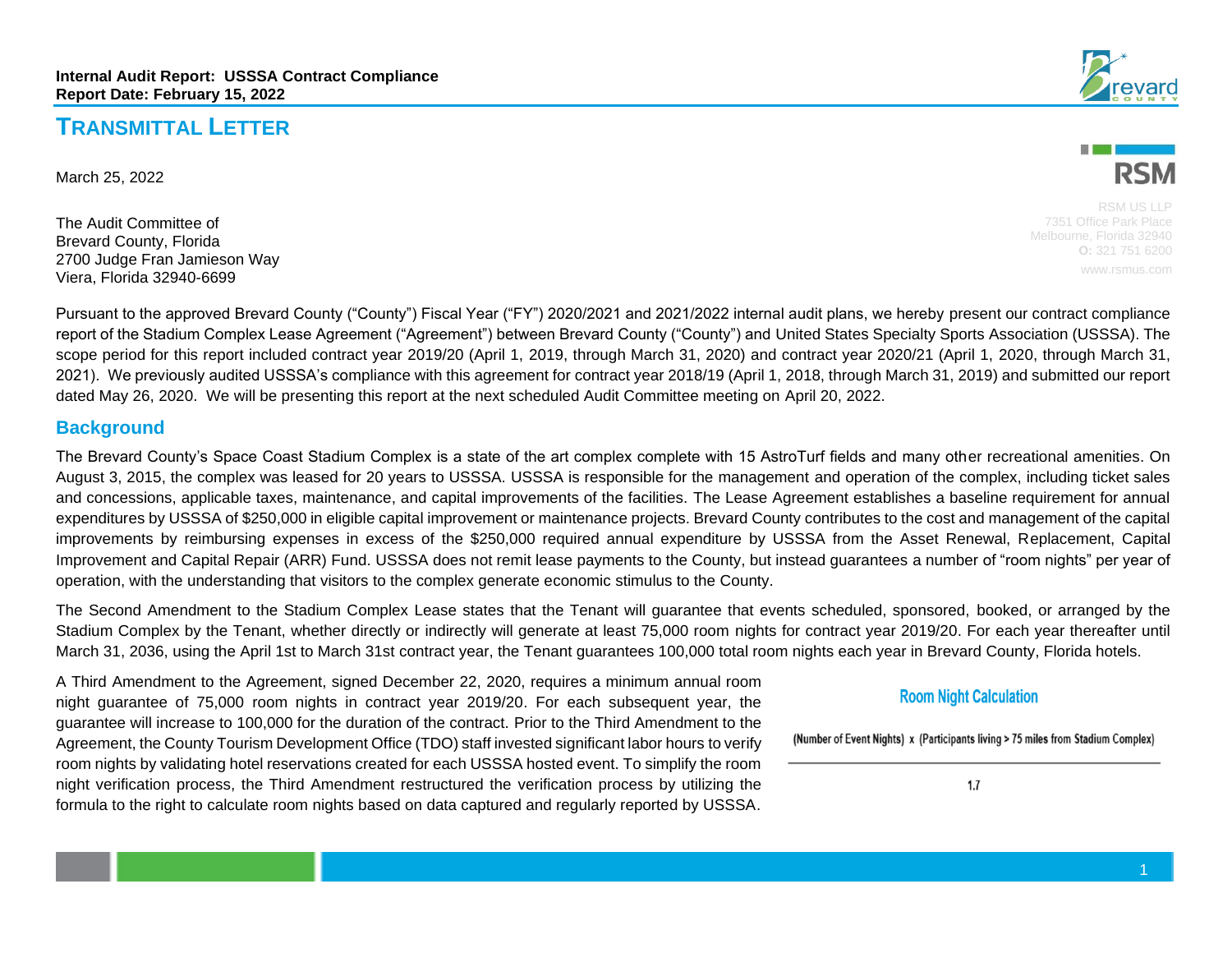

### **TRANSMITTAL LETTER - CONTINUED**

The room nights are reported to TDO as the designated contract administrator for the Agreement with USSSA. In the event an audited sample of claimed room nights cannot be verified by the County, the calculated room nights are reduced by the percentage of the sample that could not be verified. Per the Agreement, additional capital expenditures may be required by USSSA if the Tenant does not generate the required room nights. The Third Amendment requires the participant information listed on the right to be collected and reported to the County by USSSA.

#### **Required Participant Information to be Collected**

1) The name of the participant/player/coach/umpire/scout/official.

2) The city where the participant/player/coach/umpire/ scout or officials' team is located or, if there is no team, the city where the player or participant lives.

3) Email and phone number of the team coach, or if there is no team, the participant, or for minor participants or players without teams or coaches, the email and phone number of the parent or guardian.

- 4) The team affiliation of the participant or player.
- 5) Number of event nights.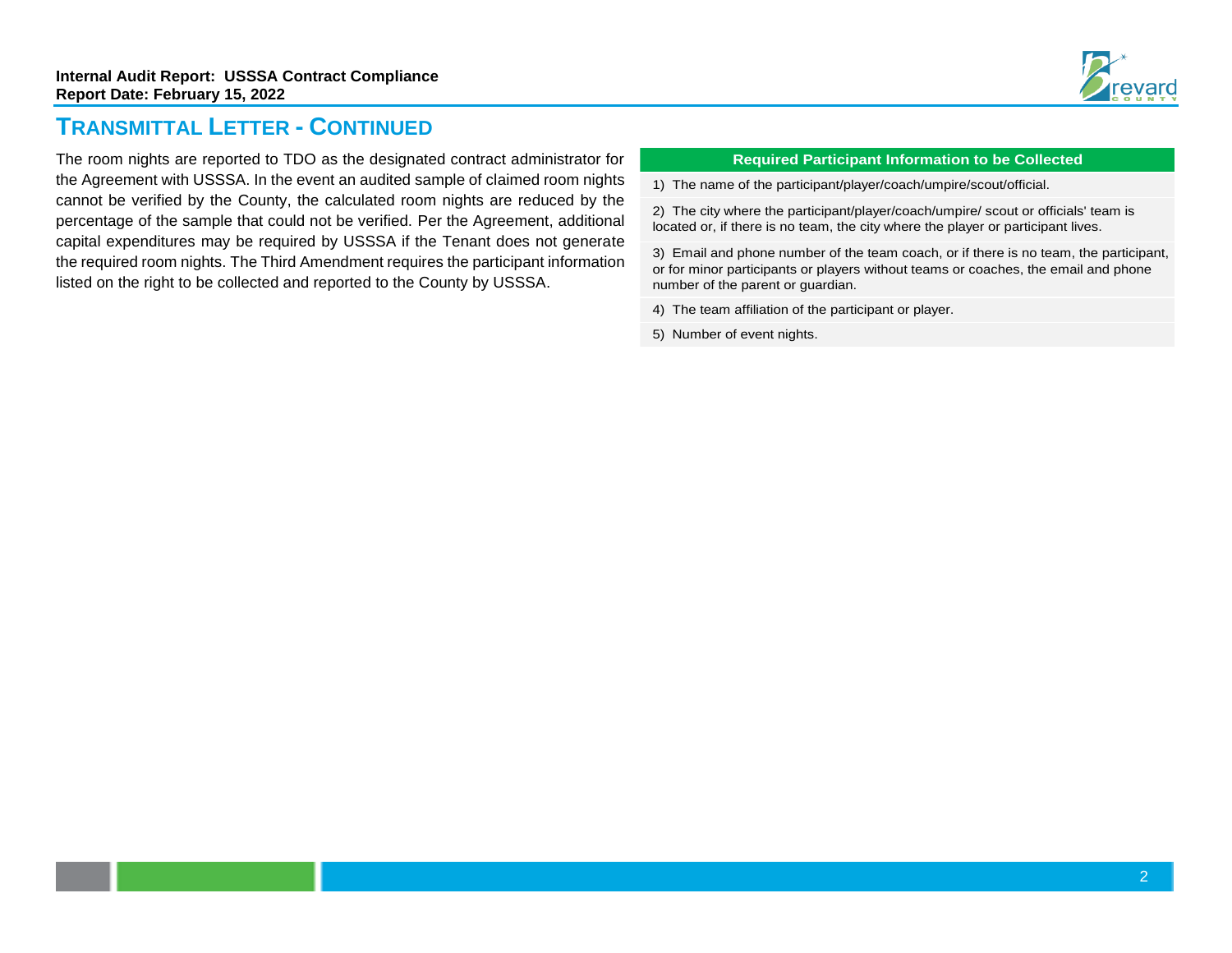

### **TRANSMITTAL LETTER – CONTINUED**

We initially held our kickoff meeting with the County and USSSA on February 26, 2021. Upon review of this initial participant room night dataset provided by USSSA on March 19, 2021, we noted certain information required to verify the eligibility of event nights was omitted from this first updated dataset. The data points omitted from the initial data provided included the event start and end times, Team Manager email, and Team Manager phone number. These omissions were communicated to USSSA who provided an updated dataset on May 19, 2021. After requesting supporting documentation, we were able to reperform our analysis to calculate eligible room nights provided in the dataset and communicated our results to both the County and USSSA on September 7, 2021. USSSA subsequently performed their own analysis and room night calculation, and provided their results to RSM on September 23, 2021, at which time we found that duplicate participants existed, and additional events had been included in USSSA's analysis. We worked with the County and USSSA to obtain the contract year 20/21 dataset and capital expenditures between September 2021 and December 2021. On December 23, 2021, the updated draft report was provided to the County, inclusive of both contract year 19/20 and 20/21. On January 11, 2022, the County requested RSM to re-perform the room night analysis using "driving distance" to determine participant distance from the Stadium Complex. On January 26, 2022, RSM provided the County with an updated draft report reflecting the re-calculation using "driving distance".

On February 2, 2022, USSSA provided an analysis proposing additional third-party events and direct bookings that were not included in their datasets. We requested the participant data necessary to support any potential additional room nights but have not received any new documentation to support additional room nights. It is understood that USSSA hosts annual "Third Party Events", in which the USSSA venue is utilized, but the event is not managed by USSSA. Because USSSA does not actively manage and coordinate these events outside of providing the venue, the required player, team, official, and coach data outlined by the Agreement is not captured by USSSA. As such, while these events attract participants and may have generated room nights, data as outlined in terms of the Third Amendment to the Agreement with the County was not provided to us, and therefore cannot be accurately calculated and verified to contribute towards the room night totals reported by USSSA.

| <b>Communication Description</b>                                      | Date(s)   |
|-----------------------------------------------------------------------|-----------|
| USSSA Contract Compliance Kick-Off meeting                            | 2/26/2021 |
| USSSA Provides initial 2019/20 dataset                                | 3/19/2021 |
| County speaks with USSSA regarding missing and inaccurate data fields | 3/31/2021 |
| USSSA re-submits updated 2019/20 dataset                              | 5/19/2021 |
| RSM requests sample support from USSSA                                | 7/8/2021  |
| USSSA uploads partial supporting documentation                        | 7/26/2021 |
| RSM requests additional capital expenditure support                   | 7/26/2021 |
| RSM reviews exceptions/observations with County                       | 8/12/2021 |
| RSM reviews results in meeting with County                            | 8/27/2021 |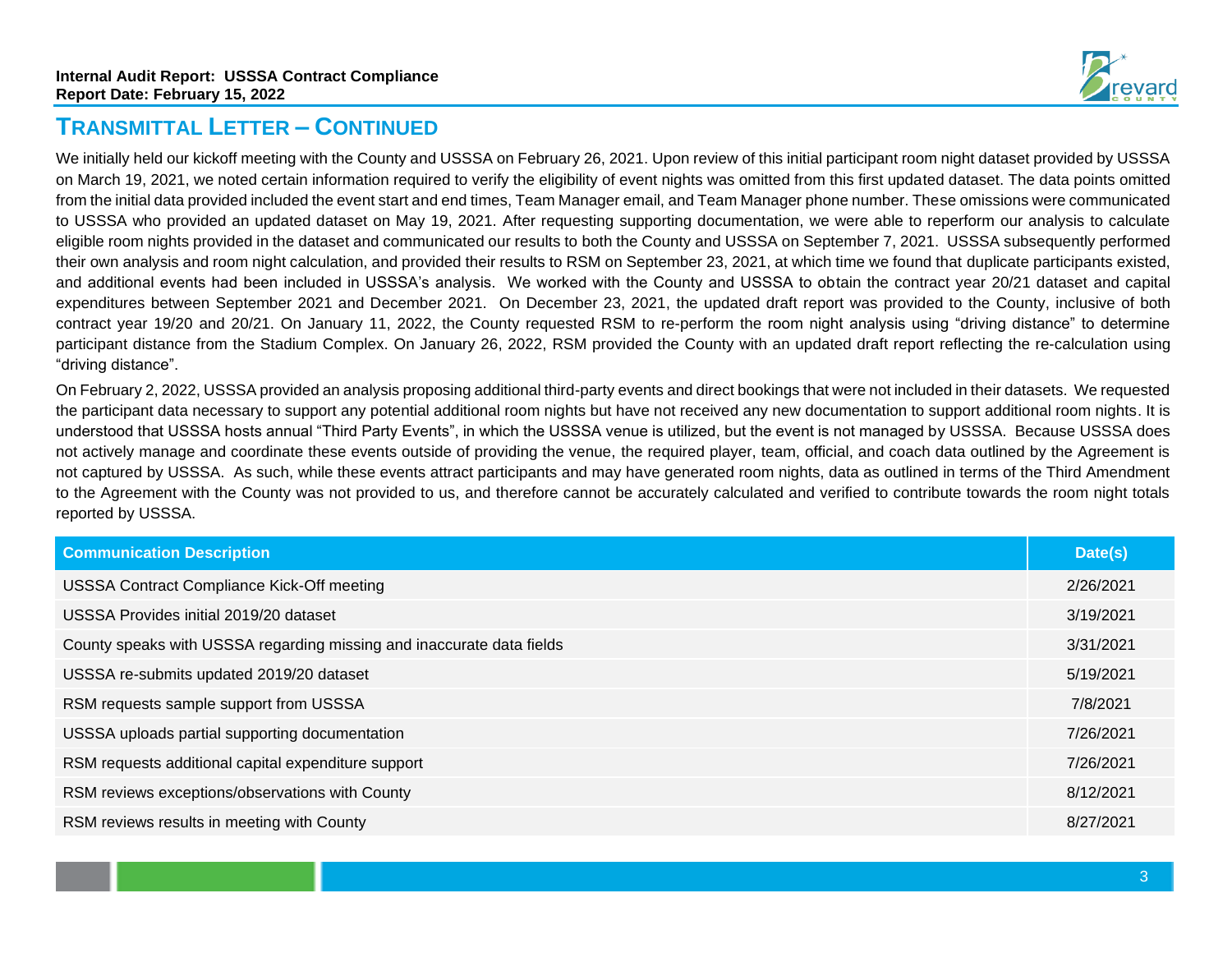

# **TRANSMITTAL LETTER – CONTINUED**

| <b>Communication Description</b>                                                                                                      | Date(s)    |
|---------------------------------------------------------------------------------------------------------------------------------------|------------|
| RSM provides County with Draft Report                                                                                                 | 8/31/2021  |
| RSM reviewed 2019/20 results with the County and USSSA                                                                                | 9/7/2021   |
| RSM recommunicates capital expense exceptions to USSSA for response                                                                   | 9/8/2021   |
| County provides 2020/21 dataset to RSM                                                                                                | 9/20/2021  |
| USSSA provides room night analysis for 2019/2020 dataset                                                                              | 9/23/2021  |
| RSM communicates concerns with analysis (ex. duplicate participants, new events added)                                                | 9/29/2021  |
| RSM communicates to County that no response received from USSSA regarding 2019/20 analysis                                            | 11/1/2021  |
| RSM reviews the updated Draft Report with the County                                                                                  | 12/14/2021 |
| County provides 2020/21 capital expenditures population to RSM                                                                        | 12/14/2021 |
| RSM communicates capital expense exceptions identified to USSSA for response                                                          | 12/16/2021 |
| USSSA provides partial documentation for 2020/21 capital expenditure exceptions                                                       | 12/21/2021 |
| RSM provides updated draft report to the County (inclusive of both contract years 19/20 & 20/21)                                      | 12/22/2021 |
| USSSA provides partial documentation for 2020/21 capital expenditure exceptions                                                       | 1/3/2022   |
| RSM recommunicates remaining 2020/21 capital expenditure exceptions                                                                   | 1/4/2022   |
| RSM provides updated draft report to the County (reflects County edits and additional support received from USSSA)                    | 1/10/2022  |
| County requests RSM to re-perform room night analysis using "driving distance" to determine participant distance from Stadium Complex | 1/11/2022  |
| RSM provides updated draft report to the County (reflects re-calculation)                                                             | 1/26/2022  |
| USSSA provides partial documentation for 2020/21 capital expenditure exceptions                                                       | 2/3/2022   |
| USSSA provides room night analysis to include direct booking and 3 <sup>rd</sup> party events analysis                                | 2/3/2022   |
| RSM meets with the County to discuss the additional room night support suggested by USSSA                                             | 2/15/2022  |
| RSM requests USSSA data to support points outlined in USSSA's room night analysis                                                     | 2/16/2022  |
| RSM received the original information provided by USSSA but no new information needed to support additional room nights               | 2/25/2022  |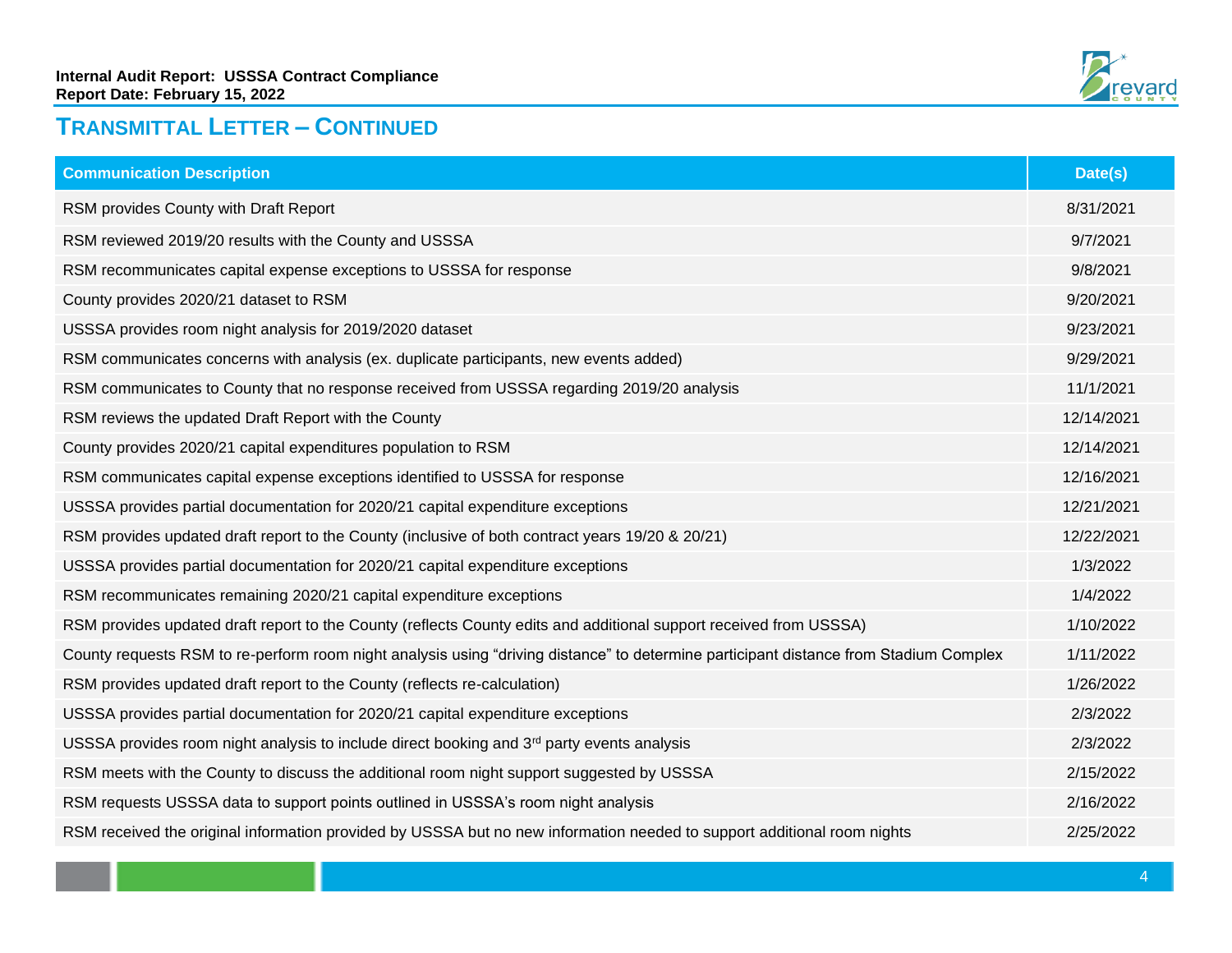

### **TRANSMITTAL LETTER - CONTINUED**

#### **Objective and Approach**

The primary objective of this audit was to assess USSSA compliance of the Agreement with Brevard County. The audit period covered under this report is contract years 2019/20 and 2020/21. Our approach included, but was not limited to, the following procedures:

- Reviewed the Agreement and applicable amendments between Brevard County and USSSA;
- Conducted interviews with key personnel from both the County and USSSA to understand reporting requirements and processes;
- Obtained and reviewed the dataset, including Room Night Analysis and listing of capital expenditures, for contract years 2019/20 and 2020/21, provided to the County by USSSA; and
- Analyzed the data provided for completeness and accuracy and excluded participants and events from the room night calculation if determined to be incomplete or inaccurate.

From the eligible population of events and participants identified for each period, we performed the following testing procedures:

- Selected a sample of five (5) events and verified that they met the eligibility requirements outlined in the Agreement for producing event nights;
- Selected a sample of sixty (60) participants and agreed the Team City reported by USSSA to the Team Roster submitted by each Team Manager;
- Calculated room nights based upon eligible event nights and participants as per the calculation in the Third Amendment, including any penalty for not meeting the room night guaranteed minimum;
- Tested 100% of capital expenditures reported by USSSA for compliance with agreement requirements, verifying eligibility and proof of payment; and
- Calculated any additional capital expenditure reimbursement or investment required to/from USSSA as a result of the results from our testing.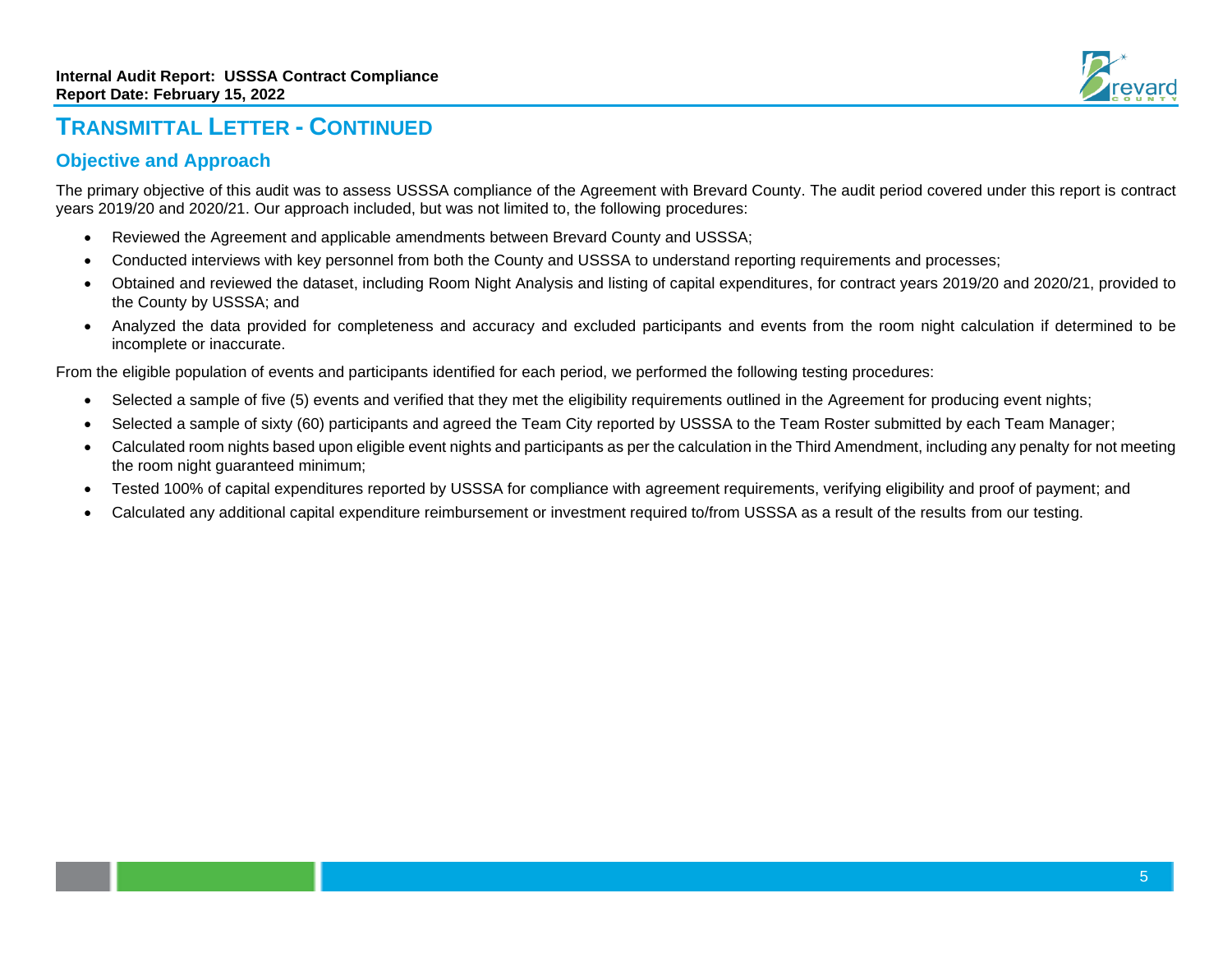

### **TRANSMITTAL LETTER - CONTINUED**

The table below summarizes our results.

#### **Summary of Results**

#### **1. Data Completeness and Accuracy**

During review of the datasets for the 2019/20 and 2010/21 contract years provided by USSSA, we identified multiple data fields that contained missing or inaccurate information.

#### **2. Room Nights Calculation**

Based on the results of our testing and the room night calculation, USSSA did not meet the 2019/20 Room Night Guarantee of 75,000 room nights. We calculated 66,278 (88.4% of the guarantee) room nights based upon USSSA's dataset and our verification procedures.

Based on the results of our testing and the room night calculation, USSSA did not meet the 2020/21 Room Night Guarantee of 100,000 room nights. We calculated 66,646 (66.6% of the guarantee) room nights based upon USSSA's dataset and our verification procedures.

#### **3. Capital Expenditure and Required Investment**

Based on our testing of expenses for contract year 2019/20, we identified expenses submitted for reimbursement that did not qualify based on the eligibility requirements specified in the contract. However, the minimum capital expenditure threshold was met and exceeded, thus USSSA qualifies for additional reimbursement of approximately \$145,100.

Based on our testing of expenses for contract year 2020/21, we identified expenses submitted for reimbursement that did not qualify based on the eligibility requirements specified in the contract. However, the minimum capital expenditure threshold was met and exceeded, thus USSSA qualifies for additional reimbursement of approximately \$212,531.

#### **4. Timeliness of Reporting**

We identified issues with the timeliness of reporting required to be submitted by USSSA to the County.

We reviewed our results with USSSA, TDO and County leadership, the County Attorney's office, and the County Manager. We requested clarification from USSSA regarding these datasets and asked additional questions regarding USSSA's supplemental analysis, had all requested information been provided by USSSA, results may have differed.

We would like to thank the staff and all those involved in assisting our firm with this compliance audit.

Respectfully Submitted,

**RSM US LLP** *RSM US LLP*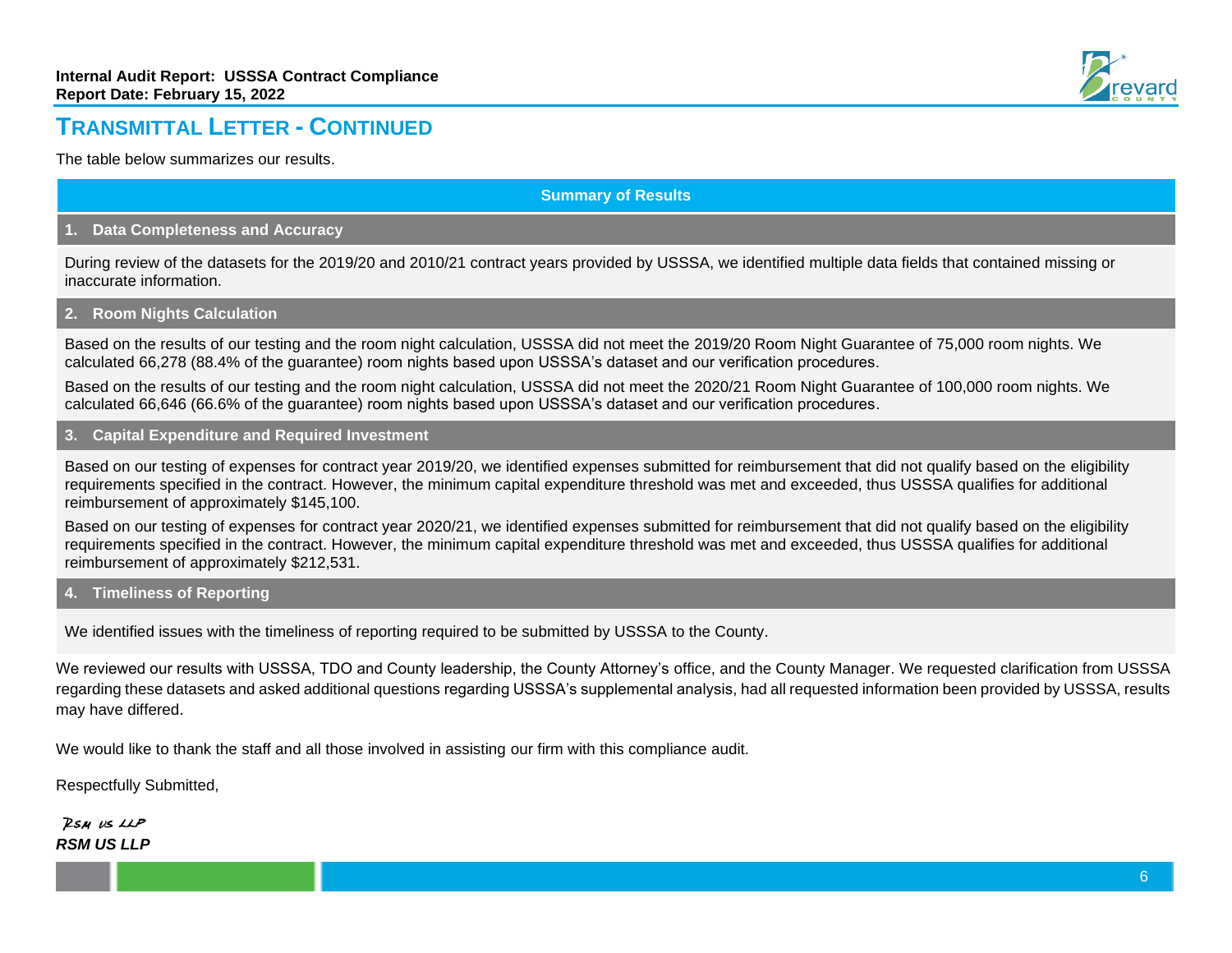### **RESULTS**

#### **1. Data Completeness and Accuracy**

We reviewed two (2) datasets provided by USSSA for contract years 2019/20 and 2020/21. During review of the datasets provided by USSSA, we noted that multiple data fields contained missing or inaccurate information. The Third Amendment requires specific participant information to be collected and reported by USSSA. This information is used by the County to determine eligibility of event producing room nights. Missing and inaccurate data impacts the room night calculation.

#### Data Completeness

Following our review of the datasets provided, we noted that not all required Manager and Participant data fields were provided by USSSA. Through discussions with USSSA regarding their data collection process, we noted that when registering for an event the Team Manager submits the Team Name, City, State, County and Roster. However, other information such as Player City and Player Zip Code are optional data fields when creating a player profile and are updated at the discretion of the participant. Thus, not all data points required by the Agreement are obtained by USSSA during registration, resulting in data gaps.

Furthermore, during review of the updated dataset we noted that the Team Manager phone, Team Manager email, and the event start and end times were not provided for all participants included in the dataset. The Third Amendment requires each of these data fields to be captured. The details of this missing data are illustrated in the table to the right.

#### Data Accuracy

Additionally, through discussions with USSSA and review of the updated datasets, we noted inaccurate information provided in the datasets. The table to the right highlights the number of inaccurate data fields identified by contract year dataset.

The inaccuracies include, but may not be limited to, the following:

- Instances of individuals listed more than once for the same event.
- Instances where the Team City data field was not populated with a City name and thus deemed inaccurate. Examples included "USA", "All American", "Southeastern", "Treasure Coast", "West Coast", "South Florida", etc.
- Instances where the Team State field was populated with "USA".
- Instances where the Team Zip Code information was partially inaccurate, as many entries were blank, contained single digit zip codes, or contained letters of the alphabet in the zip codes. Thus, we did not rely upon the Zip Code data provided by USSSA for our procedures, and instead relied on City data, as per guidance from the County and County Attorney.

| <b>Data Field</b>                                                                                                                                                                                     | 19/20 Missing<br>Data Fields* | 20/21 Missing<br>Data Fields** |  |  |  |
|-------------------------------------------------------------------------------------------------------------------------------------------------------------------------------------------------------|-------------------------------|--------------------------------|--|--|--|
| <b>Team Manager Phone</b>                                                                                                                                                                             | 424                           | 757                            |  |  |  |
| Team Manager Email                                                                                                                                                                                    | 598                           | 830                            |  |  |  |
| <b>Player City</b>                                                                                                                                                                                    | 14.338                        | 16,822                         |  |  |  |
| Player Zip Code                                                                                                                                                                                       | 14,118                        | 16,818                         |  |  |  |
| Event Start & End Times<br>279<br>203                                                                                                                                                                 |                               |                                |  |  |  |
| * Based on total individual event participant data reported by USSSA (33,310 total participants)<br>** Based on total individual event participant data reported by USSSA (44,021 total participants) |                               |                                |  |  |  |

| <b>Data Field</b>             | 19/20 Inaccurate<br>Data Fields* | 20/21 Inaccurate<br>Data Fields** |
|-------------------------------|----------------------------------|-----------------------------------|
| <b>Duplicate Data Entries</b> | 1,078                            | 0                                 |
| <b>Team Manager Phone</b>     | 4,515                            | 2,215                             |
| <b>Team Manager Email</b>     | 2,787                            | 2,215                             |
| <b>Team City</b>              | 2,975                            | 1,646                             |
| <b>Team State</b>             | 2.964                            | 2,215                             |
| <b>Player City</b>            | 27                               | 24                                |
| <b>Player Zip Code</b>        | 36                               | 76                                |

\* Based on total individual event participant data reported by USSSA (33,310 total participants) \*\* Based on total individual event participant data reported by USSSA (44,021 total participants)

[7](file:///C:/Users/E034190/AppData/Local/Microsoft/Windows/INetCache/Content.Outlook/F6X74YLG/page%20number)

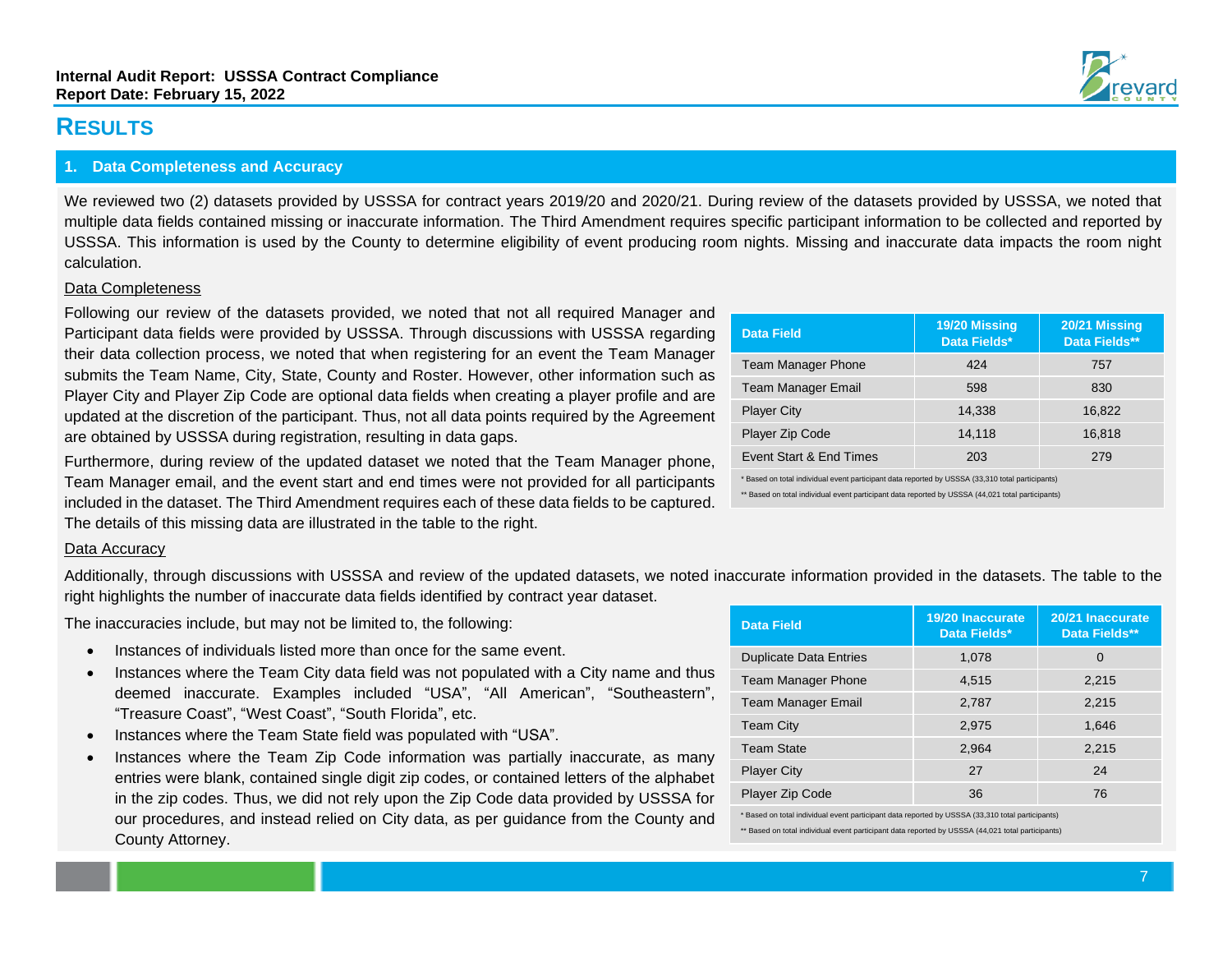

The County utilizes USSSA's dataset to perform the calculation in accordance with the Agreement. The room night calculation is based on two criteria: (1) the number of participants in attendance who reside more than 75 miles away from the Space Coast Stadium Complex, and (2) the number of qualified event nights.

#### Participant Distance from Stadium Complex

While attempting to validate the accuracy of participant location data provided in each dataset, we noted that no external supporting documentation was available from USSSA to validate the accuracy of the Player Zip Code and Player City information provided in the data set **(See Results #1)**. Per guidance provided by the County Attorney, the Team Roster was determined sufficient support to verify the accuracy of the Team City reported. Thus, we selected a sample of 60 participants from each dataset and agreed the Team City reported in the dataset to the Team Roster. Additionally, we verified that each participant was listed on the Team Roster submitted by each Team Manager for each participant event sampled, without exception.

As a result of the aforementioned data completeness and accuracy concerns **(See Results #1)**, we utilized three (3) primary data points to calculate the participant driving distance from the Stadium Complex and determine the eligibility of each participant: Player Zip Code, Player City and Team City. If one data field was determined to be incomplete or inaccurate, the next data field would be leveraged to identify whether the participant resides at least 75 driving miles away from the Stadium Complex. At the direction of the County, participant distance from the Stadium Complex was calculated using a driving radius of 75 miles. To determine the listing of cities/zip codes that reside within a 75 mile driving radius of the Space Coast Stadium Complex, we used the Oalley Map Tool **(See Appendix C).**

During our review of the updated 2019/20 dataset, we identified that of the 33,310 participants, 1,078 were duplicated under a single event **(See Results #1)**  which were removed from the dataset for the purpose of performing the room night calculation. Of the remaining 32,232 individuals, 3,302 individuals were identified as located within 75 driving miles of the Stadium complex and thus were excluded. Furthermore, 111 participants were excluded as the participants' location (Player Zip, Player City, and Team City) was omitted from the dataset **(See Results #1)**. As a result of these exclusions, the total eligible participants for the 2019/20 dataset were determined to be 28,819.

During review of the 20/21 dataset, we identified that of the 44,021 participants, 11,400 individuals were identified as located within 75 driving miles of the Stadium complex and thus were excluded. Furthermore, 132 participants were excluded as the participants' location (Player Zip, Player City, and Team City) was omitted from the dataset **(See Results #1)**. As a result of these exclusions, the total eligible participants for the 2020/21 dataset were determined to be 32,489.

#### Qualified Event Nights

Per the Agreement, an event night is defined as a night during the event when a participant is located 75 driving miles away or more. To be counted as a qualifying event night, the event must be scheduled to exceed more than 4 hours in a single day. The County has determined that the tournament bracket maintained and updated by USSSA is sufficient supporting documentation to demonstrate existence and accuracy of the event start and end times. We selected a total sample of ten (10) events, five (5) events from each contract year dataset, to verify that the tournament start and end times included in each dataset agreed to the tournament bracket maintained and updated by USSSA. We agreed the event dates to the supporting documentation for all ten (10) events sampled, without exception.

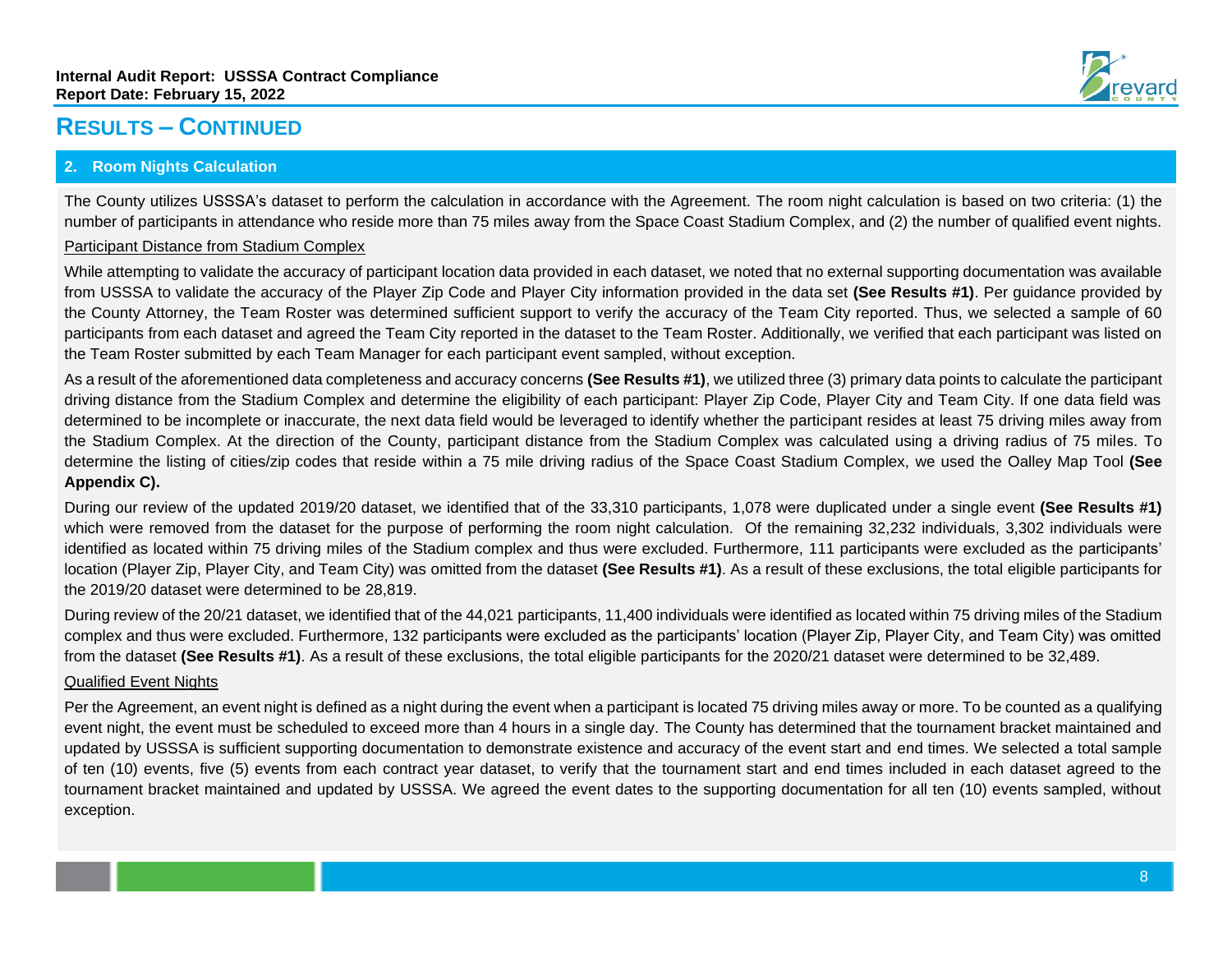#### **2. Room Nights Calculation**

As aforementioned, the total eligible participants located greater than 75 driving miles from the Stadium Complex for the 2019/20 dataset was determined to be 28,819. Of the 28,819 eligible participants, 208 participated in non-qualifying events and thus were also excluded. Furthermore, 143 participants were excluded as the event start and end times were omitted from the dataset **(See Results #1)**. As a result of these exclusions, the total eligible participants who participated in qualifying events for the 2019/20 contract year were determined to be 28,468.

As aforementioned, the total eligible participants located greater than 75 driving miles from the Stadium Complex for the 2020/21 dataset was determined to be 32,489. Of the 32,489 eligible participants, 254 eligible participants were excluded as the event start and end times were omitted from the dataset. Without event start and end times we were unable to verify that the event participated in was greater than 4hrs in a single day **(See Results #1)**. As a result of these exclusions, the total eligible participants who participated in qualifying events for the 2020/21 contract year were determined to be 32,235.

#### Room Night Calculation

After identifying the eligible participants who participated in qualifying events within each dataset, we performed the room night calculation by event. The total qualifying room nights generated by each event were subtotaled using the formula noted in the Agreement and rounded to the nearest whole number. We then summed all event night subtotals **(See Appendix A)**. Per guidance provided by the Executive Director of the Space Coast Office of Tourism and Development, we analyzed several permutations of participant data to determine the methodology that would yield the greatest room night calculation using all the provided participant location data, including Player Zip Code, Player City, and Team City.

|                                                                                             | <b>Contract Year</b><br>19-20 Dataset | <b>Contract Year</b><br>20-21 Dataset |
|---------------------------------------------------------------------------------------------|---------------------------------------|---------------------------------------|
| <b>Total Events</b>                                                                         | 43                                    | 61                                    |
| <b>Average Qualifying Event Nights</b>                                                      | 3.2                                   | 3.1                                   |
| <b>Total Participants Reported by USSSA</b>                                                 | 33,310                                | 44,021                                |
| <b>Excluding Duplicate Participants</b>                                                     | (1,078)                               |                                       |
| Excluding Participants within 75 miles                                                      | (3, 302)                              | (11, 400)                             |
| Excluding Participants without any location<br>(i.e Player Zip, Player City, or Team City)  | (111)                                 | (132)                                 |
| <b>Total Eligible Participants</b>                                                          | 28,819                                | 32,489                                |
| Excluding Eligible Participants with incomplete<br>Event Start & End Times (See Results #1) | (143)                                 | (254)                                 |
| Excluding Participants in Non-Qualifying Events (>4hrs)                                     | (208)                                 | $\sim$                                |
| <b>Total Eligible Participants in Qualifying Events</b>                                     | 28,468                                | 32,235                                |
| Internal Audit Calculated Room Nights*                                                      | 66,278                                | 66,646                                |
| <b>Room Night Guarantee</b>                                                                 | 75,000                                | 100,000                               |
| <b>Variance</b>                                                                             | (8, 722)                              | (33, 354)                             |
| Room Night - Percentage Shortfall                                                           | 11.6%                                 | 33.4%                                 |

\* The hierarchy that yielded the yield the greatest room night calculation for both datasets was Player Zip to Player City to Team City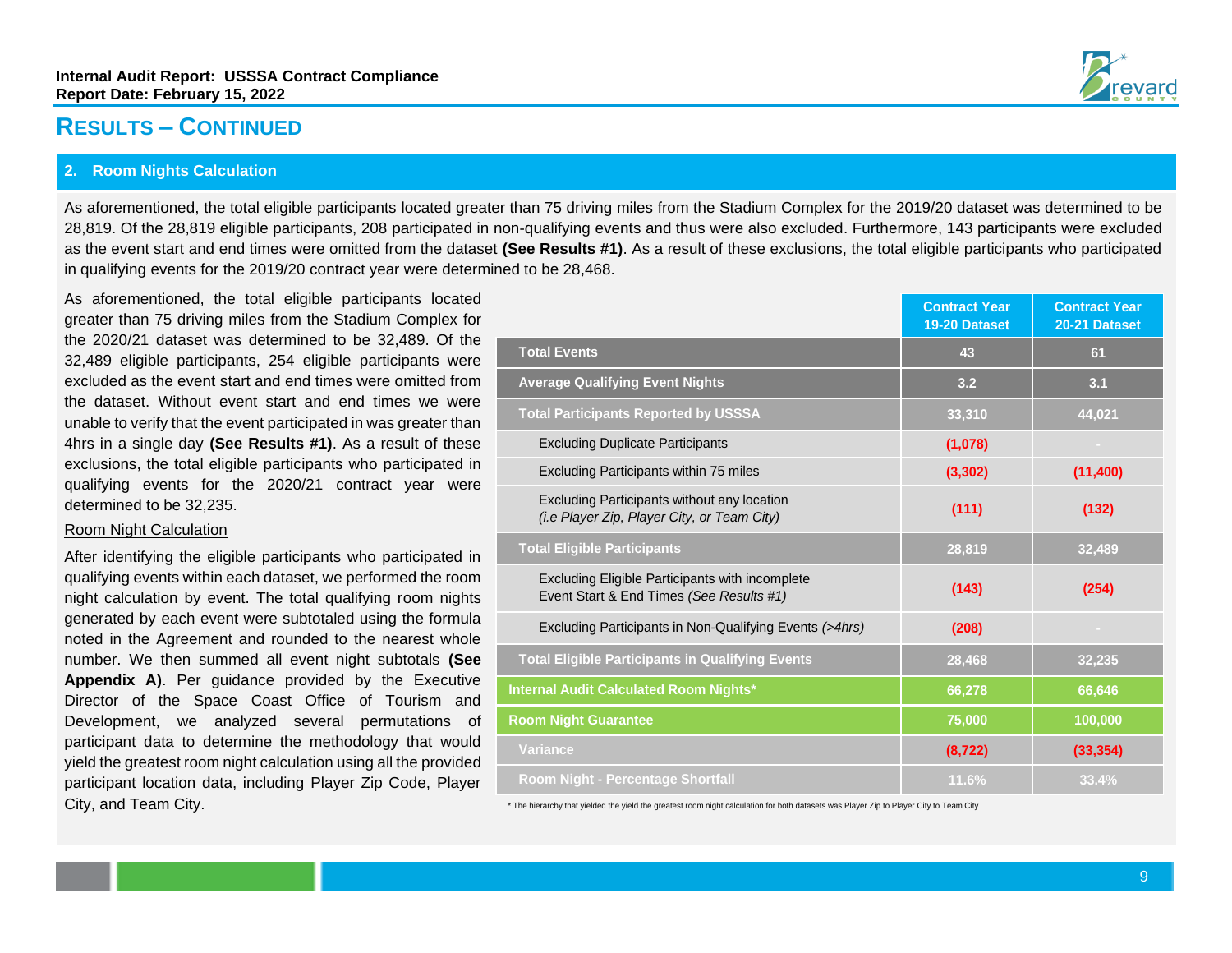

#### **2. Room Night Calculation – Continued**

In our room night analysis, if one location data field could not be determined, the next would be leveraged to identify whether the participant should be eligible. For example, if the Player Zip Code was determined inaccurate or incomplete, the Player City data field was used to calculate the driving distance from the Stadium Complex. If the Player City field was determined inaccurate or incomplete, the Team City data field would be leveraged. The hierarchy that yielded the greatest room night calculation for both datasets was Player Zip to Player City to Team City.

The table above represents the best-case room night calculation using the permutation of participant data that yielded the greatest room night calculation. As a result of our procedures, we determined the total number of room rental nights generated for the 2019/20 and 2020/21 contract years to be 66,278 and 66,646, respectively.

When analyzing the 2020/21 contract year dataset, we noted that USSSA reported an increase in the number of participants and events compared to the prior 2019/20 contract year yet generated nearly the same number room nights according to our calculation. When analyzing the dataset further, RSM found that there was a substantial increase in number of participants living within 75 driving miles of the Stadium Complex. This trend was identified in all 3 geographical categories used to generate the calculation, as shown below.

| <b>Data Field</b>                                  | <b>Location Eligibility</b>  | 19/20  | 20/21  | %Change |
|----------------------------------------------------|------------------------------|--------|--------|---------|
| <b>Team City</b>                                   | Eligible                     |        | 29,511 | 17%     |
| <b>Team City</b>                                   | Ineligible (within 75 miles) | 4,058  | 12,864 | 217%    |
| <b>Cannot Determine</b><br><b>Team City</b>        |                              | 2,975  | 1,646  | $-45%$  |
| <b>Player City</b>                                 | Eligible                     | 15,680 | 20,517 | 31%     |
| Ineligible (within 75 miles)<br><b>Player City</b> |                              |        |        |         |
|                                                    |                              | 2,187  | 6,657  | 204%    |
| <b>Player City</b>                                 | <b>Cannot Determine</b>      | 14,365 | 16,847 | 17%     |
| Player Zip Code                                    | <b>Eligible</b>              | 16,860 | 20,646 | 22%     |
| <b>Player Zip Code</b>                             | Ineligible (within 75 miles) | 1,218  | 6,481  | 432%    |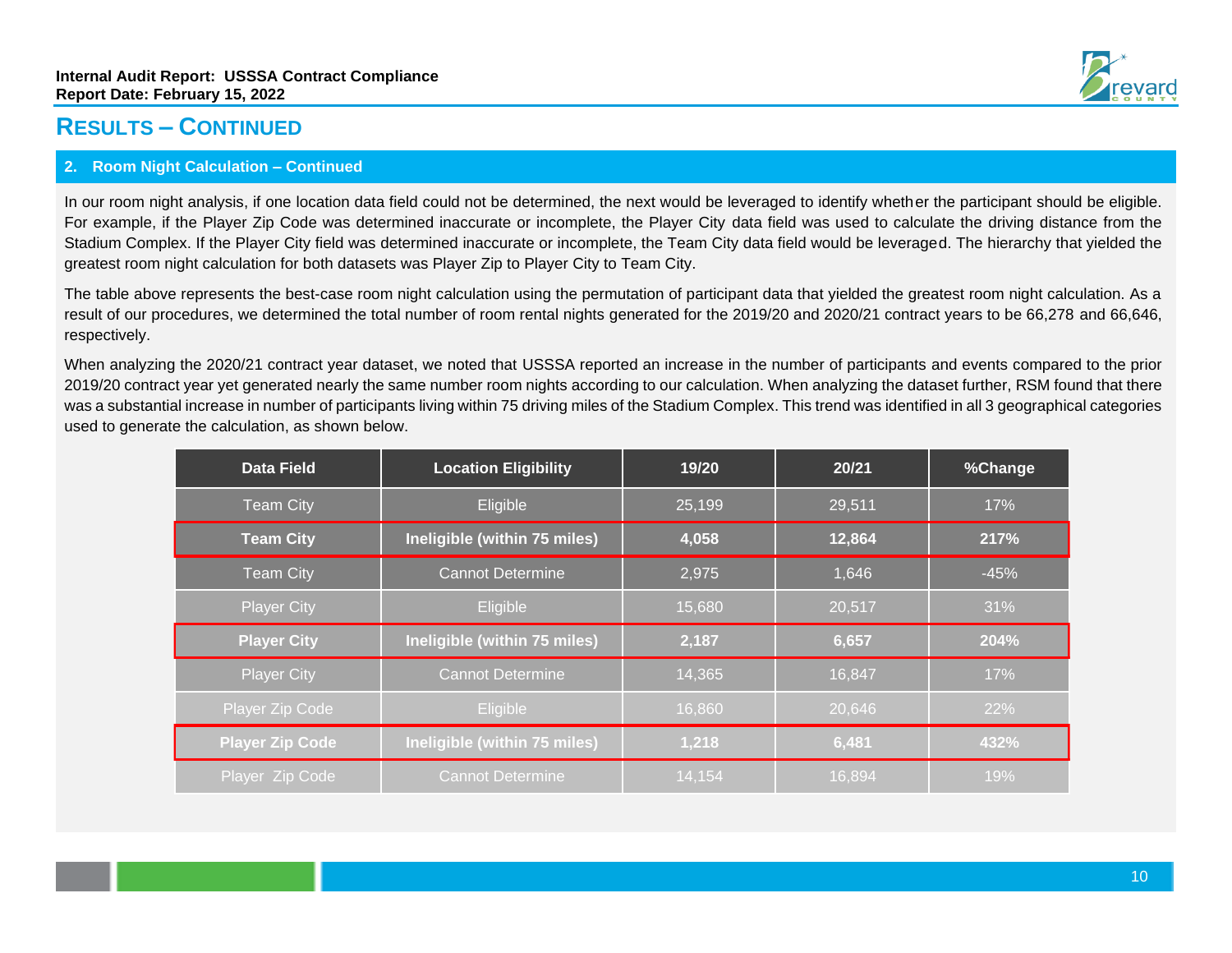#### **3. Capital Expenditure and Required Investment**

Per Section 2 of the agreement, USSSA is required to expend the base amount of \$250,000 on capital improvements or capital maintenance projects each year. Section 4 of the Third Amendment identifies the following as eligible expenditures: major repairs to elevators, scoreboards, plumbing, electrical, air conditioning, or other such systems; painting of entire buildings or major sections of the stadium; major repair of sections of the astro-turf fields; repair to other parts of the fields such as netting and field walls; other major repairs to buildings including replacing doors, windows, alarm systems, etc.; repaving parking lots; repair/replacement of lighting structures, poles, etc. (not light bulb replacement) and major batting cage repairs and upgrades. Per Section 4 of the Third Amendment, eligible expenses submitted for reimbursement must qualify as one of the descriptions above and be supported by both an invoice and a cancelled check to serve as proof of payment.

For the contract years 2019/20 and 2020/21, USSSA submitted \$438,695.82 and \$594,378.84, respectively, of capital expenditures to the County. We reviewed all submitted expenses and supporting documentation provided to us by USSSA. During review of these expenses, we identified the following exceptions:

- *Duplicate Expenses:* Items were included more than once in USSSA's request for expense reimbursement;
- *Insufficient Expense Support:* Documentation provided did not include one or more of the following: invoice, proof of payment, detailed check listing, adequate invoice description to determine eligibility, invoice did not reconcile to payment support;
- *Recurring Expense:* Items are routine maintenance that are not categorized as a major expense; and
- *Ineligible Capital Expenses:* Items were minor repairs that we were unable to validate as eligible.

Per Exhibit D of the Contract Agreement, additional capital expenditures may be required by USSSA if the Tenant does not generate the required room nights. If the guarantee is not met, the base amount of \$250,000 payable by the Tenant each calendar year shall increase by a percentage equal to the shortfall of the number of room nights divided by the guaranteed number of room nights.

Based on the results of room night calculation, USSSA did not meet the 2019/20 contract year nor the 2020/21 contract year room night guarantee of 75,000 and 100,000 room nights, respectively. As a result, additional capital investment is required by USSSA amounting to \$29,075 (\$250,000 \* 11.6%) for the 2019/20 contract year and \$83,385 (\$250,000 \* 33.4%) for the 2020/21 contract year.

| <b>Additional Capital Investment Required</b> | <b>Contract Year</b><br>19-20 Dataset | <b>Contract Year</b><br>20-21 Dataset |
|-----------------------------------------------|---------------------------------------|---------------------------------------|
| <b>Capital Expenditure Base Amount</b>        | \$250,000                             | \$250,000                             |
| Room Night - Percentage Shortfall             | 11.6%                                 | 33.4%                                 |
| <b>Additional Capital Investment Required</b> | \$29,075                              | \$83,385                              |

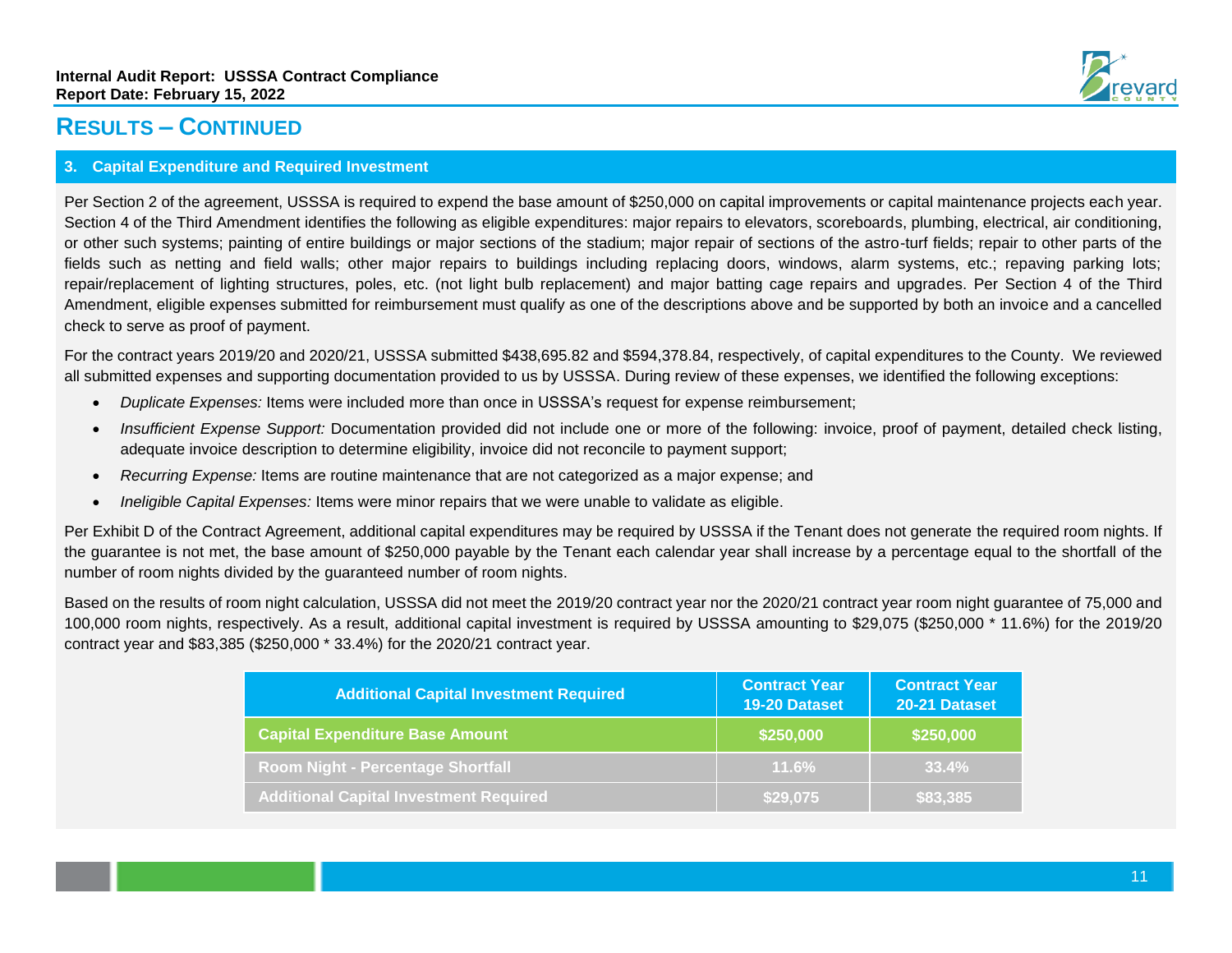

#### **3. Capital Expenditure and Required Investment**

Based on the requirements of Section 6 of the Agreement, we determined the total eligible capital expenditures for 2019/20 and 2020/21 contract years to be \$424,174 and \$545,916, respectively. As a result of the aforementioned exceptions, combined with the impact of not achieving the room night guarantee, USSSA would be eligible for additional capital expenditure reimbursement of \$145,100 for the 2019/20 contract year and \$212,531 for the 2020/21 contract year. The table below summarizes the calculation used to determine the eligible USSSA reimbursement.

| <b>Capital Expenditures</b>                                                                                                                                                                                                                                                       | 19-20<br><b>Expenditures*</b> | $20 - 21$<br><b>Expenditures**</b> |
|-----------------------------------------------------------------------------------------------------------------------------------------------------------------------------------------------------------------------------------------------------------------------------------|-------------------------------|------------------------------------|
| <b>Total Capital Expenditures Submitted</b>                                                                                                                                                                                                                                       | \$438,696                     | \$594,379                          |
| Less: Duplicate Expenses                                                                                                                                                                                                                                                          | (\$7,333)                     | (\$429)                            |
| Less: Insufficient Expense Support Provided                                                                                                                                                                                                                                       | (\$5,854)                     | (\$591)                            |
| Less: Recurring Maintenance Costs                                                                                                                                                                                                                                                 |                               | (\$35,981)                         |
| Less: Ineligible Expenses Costs                                                                                                                                                                                                                                                   | (\$1,335)                     | (\$11,462)                         |
| <b>Total Eligible Capital Expenditures</b>                                                                                                                                                                                                                                        | \$424,174                     | \$545,916                          |
| Less: Capital Expense Requirement                                                                                                                                                                                                                                                 | (\$250,000)                   | (\$250,000)                        |
| Less: Room Night Penalty***                                                                                                                                                                                                                                                       | (\$29,075)                    | (\$83,385)                         |
| <b>USSSA Eligible Reimbursement</b>                                                                                                                                                                                                                                               | \$145,100                     | \$212,531                          |
| * Based on expense listing submitted by USSSA for the period of April 1, 2019 - March 31, 2020.<br>** Based on expense listing submitted by USSSA for the period of April 1, 2020 – March 31, 2021.<br>*** Additional capital investment required if room night quarantee not met |                               |                                    |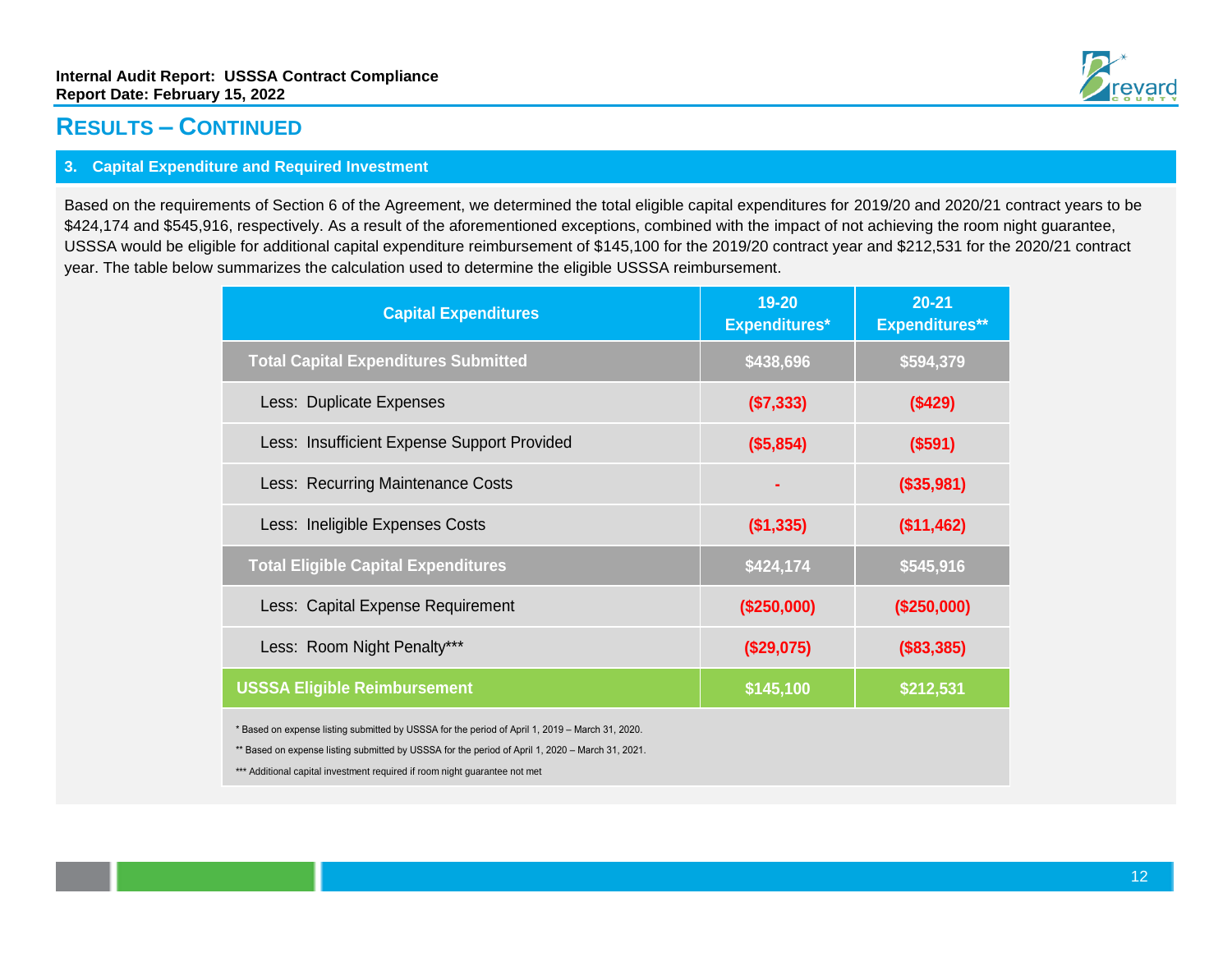

During our review of the initial 2019/20 dataset provided by USSSA in March 2021, we identified required data fields that were omitted from the dataset. These omissions were communicated to USSSA and an updated dataset was provided in May 2021. Upon review of the updated dataset, we identified the issues concerning the completeness and accuracy of the data reported to the County. Additionally, we identified similar issues during review of the 2020/21 dataset provided by USSSA **(See Results #1)**.

Per the Schedule 1 of the Third Amendment to the Agreement, USSSA is required to submit both quarterly and annual reports summarizing total room nights.

- Quarterly, reports compiling a total of all room nights per event held in the quarter, a listing of all participants living 75 miles or more away from the Space Coast Stadium Complex, plus a running total of room nights generated year-to-date are due to TDO July 31st for the April to June quarter; October 31st for the July to September quarter; January 31st for the October to December quarter and April 30th for the January to March quarter.
- Annually, the room night report is required to be submitted by USSSA to TDO by the 30th of April each year summarizing room nights generated by USSSA events, sub-totaled by quarter.

The following reporting was not provided on time by USSSA:

| <b>Report Frequency</b> | <b>Report Description</b>                           | <b>Due Date</b> | <b>Date Provided</b> |
|-------------------------|-----------------------------------------------------|-----------------|----------------------|
| Annually                | Room Night Dataset (April 1, 2019 - March 31, 2020) | 4/30/20         | 3/19/21              |
| Annually                | Room Night Dataset (April 1, 2020 - March 31, 2021) | 4/30/21         | 9/16/21              |
| Quarterly               | Room Night Dataset (January 2021 - March 2021)      | 4/30/21         | 5/19/21              |
| Quarterly               | Room Night Dataset (April 2021 - June 2021)         | 7/31/21         | N/A                  |
| Quarterly               | Room Night Dataset (July 2021 - September 2021)     | 10/31/21        | N/A                  |

Without accurate and timely reporting, the County is unable to determine whether lease agreement requirements are being upheld by USSSA.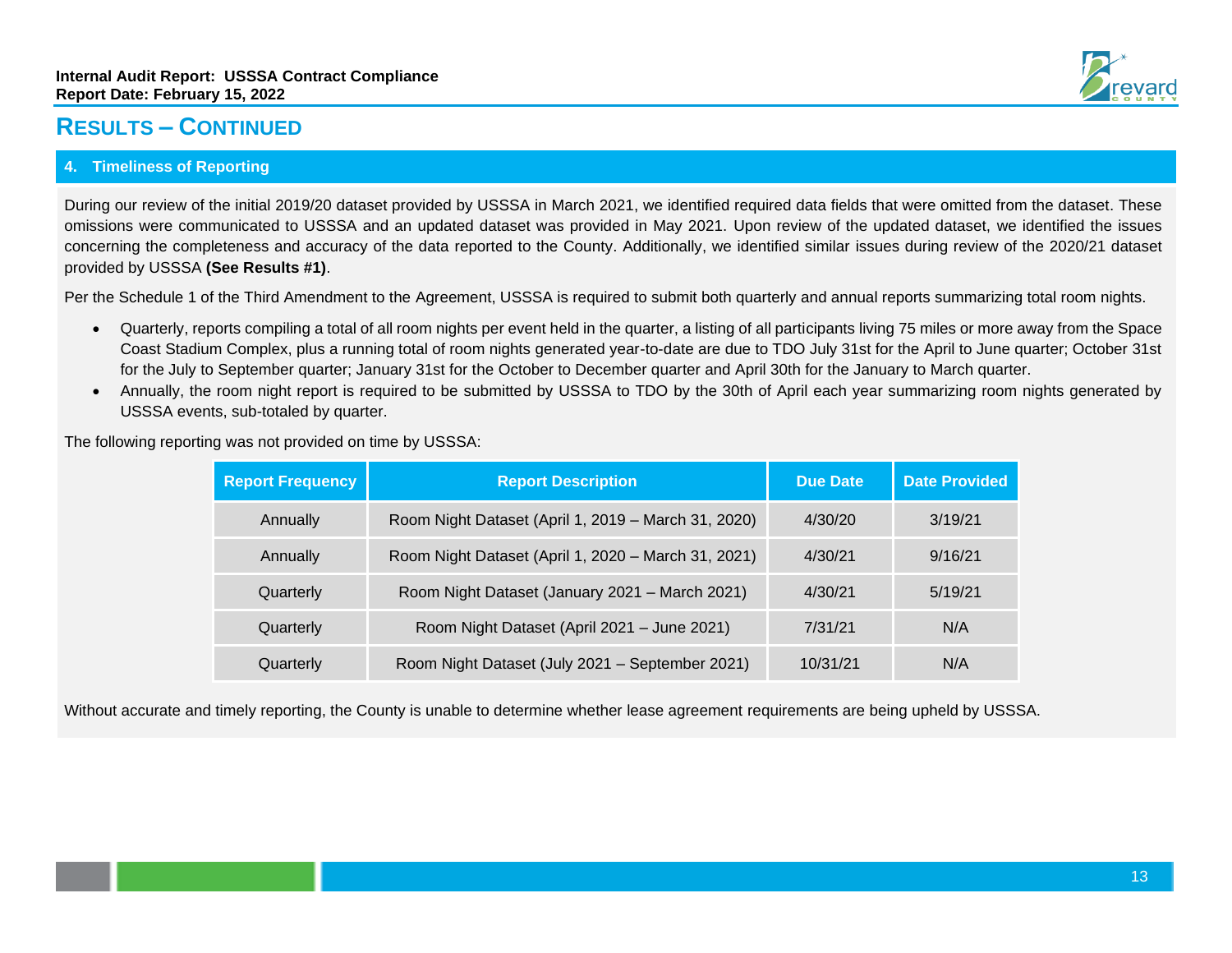# **APPENDIX A**

### **2019/20 Room Night Calculation**

The hierarchy of Player Zip Code to Player City to Team City was used to calculate the highest grossing total room nights. The room night calculation used to determine the total room nights is summarized by each event below.

|                 |                                                  |                                   |                                 |                                                | Player Zip to Player City to Team City       |                                         |
|-----------------|--------------------------------------------------|-----------------------------------|---------------------------------|------------------------------------------------|----------------------------------------------|-----------------------------------------|
| <b>Event ID</b> | <b>Event Name</b>                                | <b>Event</b><br><b>Start Date</b> | <b>Event</b><br><b>End Date</b> | <b>Total Qualifying</b><br><b>Event Nights</b> | <b>Total Eligible</b><br><b>Participants</b> | <b>Room Night</b><br><b>Calculation</b> |
| 321349          | Super Dual @ The Coast                           | 4/6/2019                          | 4/7/2019                        | 2                                              | 694                                          | 816                                     |
| 317475          | Hall of Fame Classic Dual powered by Worth/Miken | 4/11/2019                         | 4/14/2019                       | $\overline{4}$                                 | 556                                          | 1,308                                   |
| 319581          | PARTY in Viera (PFQ)                             | 5/4/2019                          | 5/5/2019                        | $\overline{2}$                                 | 268                                          | 315                                     |
| 322561          | Stars and Stripes East Coast State Championship  | 5/25/2019                         | 5/26/2019                       | $\overline{c}$                                 | 799                                          | 940                                     |
| 323995          | <b>GSL State Tournament</b>                      | 6/1/2019                          | 6/2/2019                        | $\overline{2}$                                 | 656                                          | 772                                     |
| 322133          | Space Coast Summer Slam                          | 6/15/2019                         | 6/16/2019                       | 2                                              | 213                                          | 251                                     |
| 313271          | World Fastpitch Championships                    | 6/23/2019                         | 6/29/2019                       | $\overline{7}$                                 | 1,366                                        | 5,625                                   |
| 314983          | Space Coast World Series                         | 7/2/2019                          | 7/6/2019                        | 5                                              | 1,068                                        | 3,141                                   |
| 314631          | Wilson DeMarini Elite World Series               | 7/8/2019                          | 7/13/2019                       | 6                                              | 583                                          | 2,058                                   |
| 314633          | Wilson DeMarini Elite World Series               | 7/14/2019                         | 7/21/2019                       | 8                                              | 1,633                                        | 7,685                                   |
| 324804          | <b>USSSA All American Games</b>                  | 7/22/2019                         | 7/27/2019                       | 6                                              | 1,114                                        | 3,932                                   |
| 314634          | All American Games                               | 7/28/2019                         | 8/3/2019                        | $\overline{7}$                                 | 1,212                                        | 4,991                                   |
| 326822          | Florida USSSA State Tournament                   | 8/3/2019                          | 8/4/2019                        | 2                                              | 749                                          | 881                                     |
| 321318          | Space Coast Classic                              | 8/3/2019                          | 8/4/2019                        | $\overline{c}$                                 | 88                                           | 104                                     |
| 314635          | S30 Championships                                | 8/4/2019                          | 8/10/2019                       | $\overline{7}$                                 | 403                                          | 1,659                                   |
| 327864          | <b>USSSA Mix State Tournament</b>                | 8/10/2019                         | 8/10/2019                       | $\mathbf{1}$                                   | 243                                          | 143                                     |
| 327936          | Mlx40 @ Viera                                    | 8/10/2019                         | 8/10/2019                       | $\mathbf{1}$                                   | 3                                            | 2 <sup>1</sup>                          |
| 321399          | USSSA Military Worlds - Over 40, Over 50, Mixed  | 8/14/2019                         | 8/14/2019                       | $\mathbf{1}$                                   | 188                                          | 111                                     |
| 321395          | <b>USSSA Military Worlds</b>                     | 8/16/2019                         | 8/18/2019                       | 3                                              | 1,366                                        | 2,411                                   |
| 321239          | <b>USSSA Mens "A" World Tournament</b>           | 8/30/2019                         | 9/1/2019                        | $\mathbf{3}$                                   | 389                                          | 686                                     |
| 321237          | Conference USSSA Championships powered by Dudley | 8/30/2019                         | 9/1/2019                        | 3                                              | 173                                          | 305                                     |

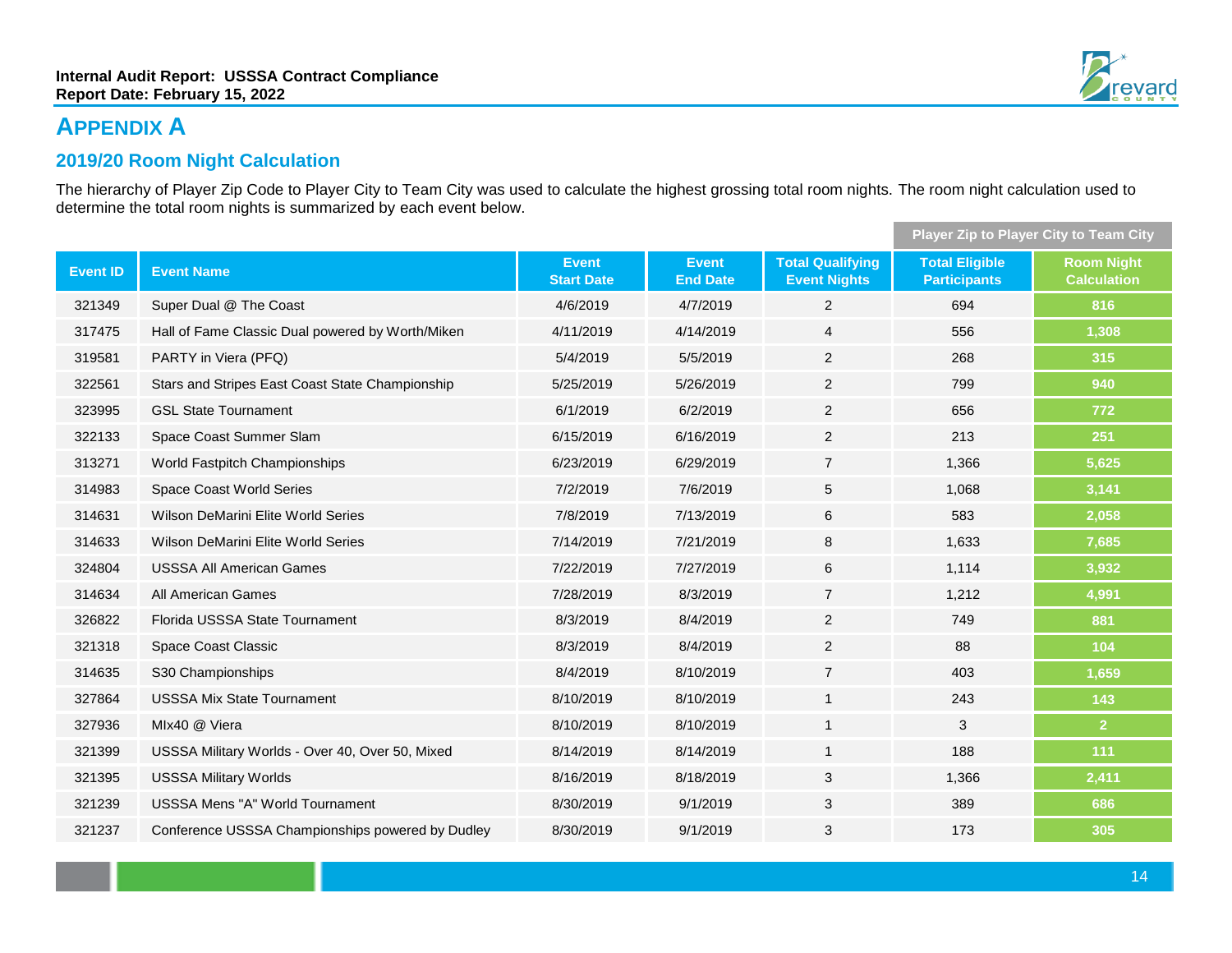

# **APPENDIX A – CONTINUED**

|                 |                                          |                                   |                                 |                                                | <b>Player Zip to Player City to Team City</b> |                                         |
|-----------------|------------------------------------------|-----------------------------------|---------------------------------|------------------------------------------------|-----------------------------------------------|-----------------------------------------|
| <b>Event ID</b> | <b>Event Name</b>                        | <b>Event</b><br><b>Start Date</b> | <b>Event</b><br><b>End Date</b> | <b>Total Qualifying</b><br><b>Event Nights</b> | <b>Total Eligible</b><br><b>Participants</b>  | <b>Room Night</b><br><b>Calculation</b> |
| 321586          | Womens AA and Womens A World Tournaments | 9/9/2019                          | 9/12/2019                       | $\overline{4}$                                 | 200                                           | 471                                     |
| 321585          | Mens C and Womens C World Tournaments    | 9/12/2019                         | 9/15/2019                       | $\overline{4}$                                 | 1,703                                         | 4,007                                   |
| 321241          | Major World Series by Easton             | 9/13/2019                         | 9/15/2019                       | 3                                              | 219                                           | 386                                     |
| 321589          | Mens AA World Tournament                 | 9/14/2019                         | 9/15/2019                       | $\mathbf{2}$                                   | 179                                           | 211                                     |
| 321240          | Major World Series powered by Dudley     | 9/18/2019                         | 9/21/2019                       | $\overline{4}$                                 | 322                                           | 758                                     |
| 321588          | Mens B & Womens B & D World Tournaments  | 9/19/2019                         | 9/22/2019                       | $\overline{4}$                                 | 1,588                                         | 3,736                                   |
| 321591          | Men E World Tournament                   | 9/26/2019                         | 9/29/2019                       | $\overline{4}$                                 | 1,473                                         | 3,466                                   |
| 321592          | Mens D World Tournament                  | 10/3/2019                         | 10/6/2019                       | 4                                              | 1,953                                         | 4,595                                   |
| 325144          | USSSA FALL NATIONALS (500 Points)        | 10/12/2019                        | 10/13/2019                      | $\overline{2}$                                 | 780                                           | 918                                     |
| 321593          | <b>Mixed World Tournament</b>            | 10/18/2019                        | 10/20/2019                      | 3                                              | 972                                           | 1,715                                   |
| 321594          | Mixed E World Tournament                 | 11/1/2019                         | 11/3/2019                       | 3                                              | 613                                           | 1,082                                   |
| 324524          | Wilson Fastpitch Championship Series     | 11/15/2019                        | 11/17/2019                      | 3                                              | 525                                           | 926                                     |
| 325871          | THANKSGIVING SELECT30 SUPER NIT          | 11/29/2019                        | 12/1/2019                       | 3                                              | 797                                           | 1,406                                   |
| 334842          | <b>USSSA Sponsorship Tournament</b>      | 1/4/2020                          | 1/4/2020                        | $\mathbf{1}$                                   | 20                                            | 12                                      |
| 329340          | <b>US Games</b>                          | 1/18/2020                         | 1/20/2020                       | 3                                              | 132                                           | 233                                     |
| 324102          | <b>USSSA Challenge Cup</b>               | 1/24/2020                         | 1/26/2020                       | $\sqrt{3}$                                     | 984                                           | 1,736                                   |
| 336399          | <b>USSSA Winter Nationals</b>            | 2/1/2020                          | 2/1/2020                        | $\mathbf{1}$                                   | 265                                           | 156                                     |
| 336810          | <b>USSSA Winter Nationals</b>            | 2/1/2020                          | 2/1/2020                        | $\mathbf{1}$                                   | $\overline{4}$                                | 2 <sup>1</sup>                          |
| 328501          | President's Day Select30 Super NIT       | 2/15/2020                         | 2/16/2020                       | $\mathbf{2}$                                   | 662                                           | 779                                     |
| 334027          | Space Coast Classic Conference NIT       | 2/21/2020                         | 2/23/2020                       | 3                                              | $\overline{4}$                                | $\overline{7}$                          |
| 336400          | <b>USSSA Winter Nationals</b>            | 2/22/2020                         | 2/23/2020                       | $\sqrt{2}$                                     | 907                                           | 1,067                                   |
| 335554          | Space Coast Gold Glove Championship      | 3/7/2020                          | 3/8/2020                        | $\mathbf{2}$                                   | 402                                           | 473                                     |
|                 |                                          |                                   | <b>Total</b>                    | 137                                            | 28,468                                        | 66,278                                  |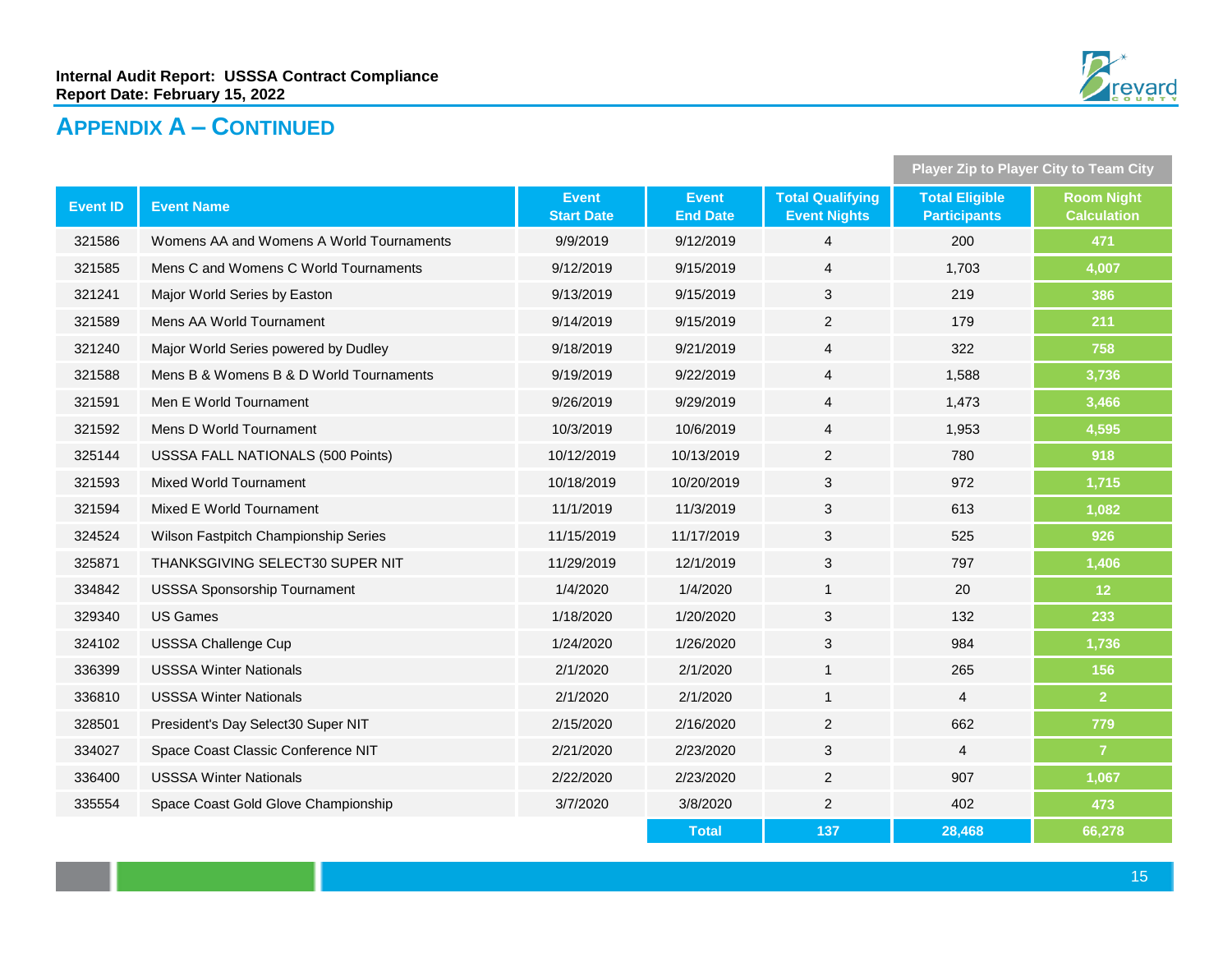# **APPENDIX B**

### **2020/21 Room Night Calculation**

The hierarchy of Player Zip Code to Player City to Team City was used to calculate the highest grossing total room nights. The room night calculation used to determine the total room nights is summarized by each event.

|                 |                                                  |                                   |                                 |                                                |                                              | <b>Player Zip to Player City to Team City</b> |  |
|-----------------|--------------------------------------------------|-----------------------------------|---------------------------------|------------------------------------------------|----------------------------------------------|-----------------------------------------------|--|
| <b>Event ID</b> | <b>Event Name</b>                                | <b>Event</b><br><b>Start Date</b> | <b>Event</b><br><b>End Date</b> | <b>Total Qualifying</b><br><b>Event Nights</b> | <b>Total Eligible</b><br><b>Participants</b> | <b>Room Night</b><br><b>Calculation</b>       |  |
| 332559          | Florida USSSA State Tournament                   | 5/23/2020                         | 5/24/2020                       | $\overline{2}$                                 | 585                                          | 688                                           |  |
| 334144          | CF Straight Outta Quarantine (Viera)             | 5/30/2020                         | 5/31/2020                       | $\overline{2}$                                 | 378                                          | 445                                           |  |
| 333652          | Hall of Fame Classic Dual powered by Worth/Miken | 6/4/2020                          | 6/7/2020                        | $\overline{4}$                                 | 1,481                                        | 3,485                                         |  |
| 334151          | CF PRO-Active (now in Viera)                     | 6/6/2020                          | 6/7/2020                        | $\overline{2}$                                 | 163                                          | 192                                           |  |
| 340054          | Space Coast Summer Showcase                      | 6/8/2020                          | 6/10/2020                       | 3                                              | 317                                          | 559                                           |  |
| 331669          | USSSA Battle at the Beach                        | 6/13/2020                         | 6/14/2020                       | $\overline{2}$                                 | 439                                          | 516                                           |  |
| 334157          | CF State Warm-Up                                 | 6/13/2020                         | 6/14/2020                       | $\overline{2}$                                 | 164                                          | 193                                           |  |
| 338401          | <b>12U Summer Nationals</b>                      | 6/14/2020                         | 6/19/2020                       | 6                                              | 184                                          | 649                                           |  |
| 340100          | Florida Elite Summer Showcase                    | 6/15/2020                         | 6/19/2020                       | $\sqrt{5}$                                     | 543                                          | 1,597                                         |  |
| 334158          | CF State Championships (now in Viera)            | 6/20/2020                         | 6/21/2020                       | $\overline{2}$                                 | 739                                          | 869                                           |  |
| 328464          | World Fastpitch Championships                    | 6/22/2020                         | 6/27/2020                       | 6                                              | 617                                          | 2,178                                         |  |
| 338948          | USA Elite Select 14U Summer Nationals            | 6/25/2020                         | 6/28/2020                       | 4                                              | 99                                           | 233                                           |  |
| 328465          | Space Coast World Series                         | 6/29/2020                         | 7/4/2020                        | 6                                              | 474                                          | 1,673                                         |  |
| 330920          | Wilson DeMarini Elite World Series               | 7/5/2020                          | 7/11/2020                       | $\overline{7}$                                 | 400                                          | 1,647                                         |  |
| 340981          | 12U Space Coast Summer Shootout                  | 7/11/2020                         | 7/12/2020                       | $\overline{c}$                                 | 92                                           | 108                                           |  |
| 330921          | Wilson DeMarini Elite World Series               | 7/12/2020                         | 7/19/2020                       | $\,8\,$                                        | 1,466                                        | 6,899                                         |  |
| 337680          | <b>USSSA All American Games</b>                  | 7/19/2020                         | 7/25/2020                       | $\overline{7}$                                 | 454                                          | 1,869                                         |  |
| 332770          | All American Games                               | 7/26/2020                         | 8/1/2020                        | $\overline{7}$                                 | 800                                          | 3,294                                         |  |
| 341035          | <b>USSSA State Tournament</b>                    | 8/1/2020                          | 8/2/2020                        | $\overline{2}$                                 | 1,213                                        | 1,427                                         |  |
| 341280          | <b>USSSA Mix State Tournament</b>                | 8/8/2020                          | 8/8/2020                        | $\mathbf{1}$                                   | 393                                          | 231                                           |  |
| 339590          | Mustangs Southeast Elite National Qualifier      | 8/14/2020                         | 8/16/2020                       | 3                                              | 709                                          | 1,251                                         |  |

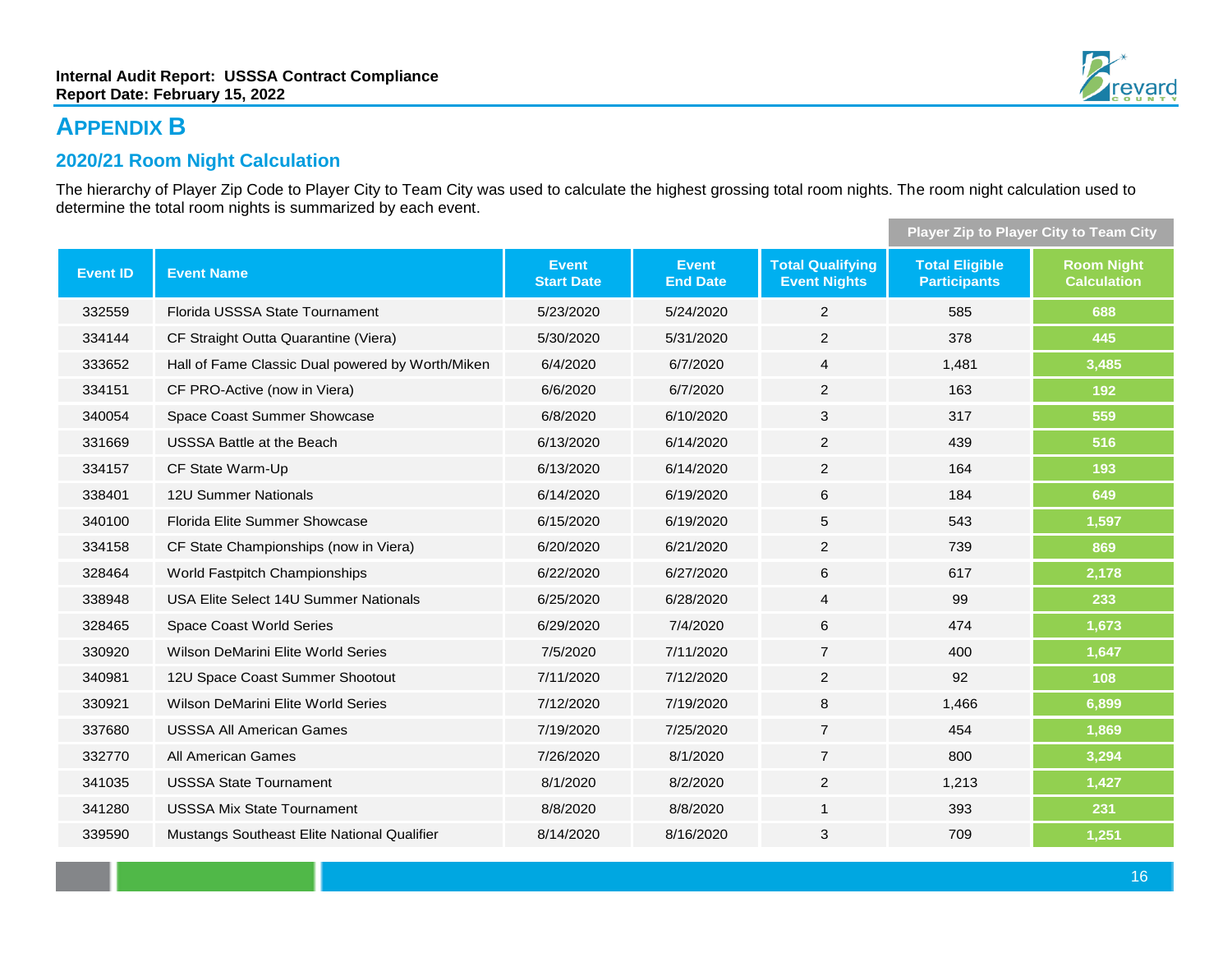

# **APPENDIX B – CONTINUED**

|                 |                                                  |                                   |                                 | <b>Player Zip to Player City to Team City</b>  |                                              |                                         |
|-----------------|--------------------------------------------------|-----------------------------------|---------------------------------|------------------------------------------------|----------------------------------------------|-----------------------------------------|
| <b>Event ID</b> | <b>Event Name</b>                                | <b>Event</b><br><b>Start Date</b> | <b>Event</b><br><b>End Date</b> | <b>Total Qualifying</b><br><b>Event Nights</b> | <b>Total Eligible</b><br><b>Participants</b> | <b>Room Night</b><br><b>Calculation</b> |
| 341281          | <b>GSL State Tournament</b>                      | 8/29/2020                         | 8/30/2020                       | $\overline{2}$                                 | 877                                          | 1,032                                   |
| 343997          | Mixing it up @ Spacecoast                        | 8/30/2020                         | 8/30/2020                       | 1                                              | 45                                           | 26                                      |
| 339797          | CF Battle at the Park (Viera)                    | 9/5/2020                          | 9/6/2020                        | $\overline{c}$                                 | 120                                          | 141                                     |
| 334037          | <b>USSSA Senior World Series</b>                 | 9/11/2020                         | 9/13/2020                       | 3                                              | 36                                           | 64                                      |
| 339798          | CF BELIEVE It. ACHIEVE It (Viera)                | 9/12/2020                         | 9/13/2020                       | $\overline{2}$                                 | 181                                          | 213                                     |
| 339799          | <b>CF Determination</b>                          | 9/19/2020                         | 9/20/2020                       | $\overline{2}$                                 | 157                                          | 185                                     |
| 343186          | ELITE Southeast Ntl Dual Qualifier (14u/16u/18u) | 9/26/2020                         | 9/27/2020                       | $\overline{2}$                                 | 613                                          | 721                                     |
| 335392          | Womens A & B World Tournament                    | 9/30/2020                         | 10/1/2020                       | $\overline{2}$                                 | 468                                          | 551                                     |
| 335393          | Women's Major World Series by Easton             | 10/1/2020                         | 10/4/2020                       | $\overline{4}$                                 | 283                                          | 666                                     |
| 335390          | USSSA Men's A & B World Tournaments              | 10/1/2020                         | 10/4/2020                       | 4                                              | 931                                          | 2,191                                   |
| 339095          | Women's GSL A/B World Tournament                 | 10/2/2020                         | 10/4/2020                       | 3                                              | 197                                          | 348                                     |
| 339218          | <b>GSL A/B World Tournament</b>                  | 10/4/2020                         | 10/5/2020                       | $\overline{2}$                                 | 352                                          | 414                                     |
| 335395          | Men's AA World Tournament                        | 10/4/2020                         | 10/5/2020                       | $\overline{2}$                                 | 212                                          | 249                                     |
| 335394          | Major World Series powered by Dudley             | 10/7/2020                         | 10/11/2020                      | 5                                              | 353                                          | 1,038                                   |
| 335397          | Men's C & Womens C, D & E World Tournaments      | 10/8/2020                         | 10/11/2020                      | $\overline{4}$                                 | 1,433                                        | 3,372                                   |
| 335396          | Men's D & E World Tournament                     | 10/15/2020                        | 10/18/2020                      | 4                                              | 2,359                                        | 5,551                                   |
| 341617          | Florida Fall State Championship                  | 10/17/2020                        | 10/18/2020                      | $\overline{c}$                                 | 909                                          | 1,069                                   |
| 342419          | CF East Coast Challenge                          | 10/17/2020                        | 10/18/2020                      | $\overline{2}$                                 | 93                                           | 109                                     |
| 342741          | <b>Florida Fall Nationals</b>                    | 10/24/2020                        | 10/25/2020                      | $\overline{c}$                                 | 564                                          | 664                                     |
| 344702          | Space Coast Halloween Smash                      | 10/31/2020                        | 11/1/2020                       | $\overline{c}$                                 | 317                                          | 373                                     |
| 335399          | Mixed World Tournament                           | 11/6/2020                         | 11/8/2020                       | 3                                              | 1,022                                        | 1,804                                   |
| 343274          | USA Elite Select Championship Series             | 11/13/2020                        | 11/15/2020                      | 3                                              | 207                                          | 365                                     |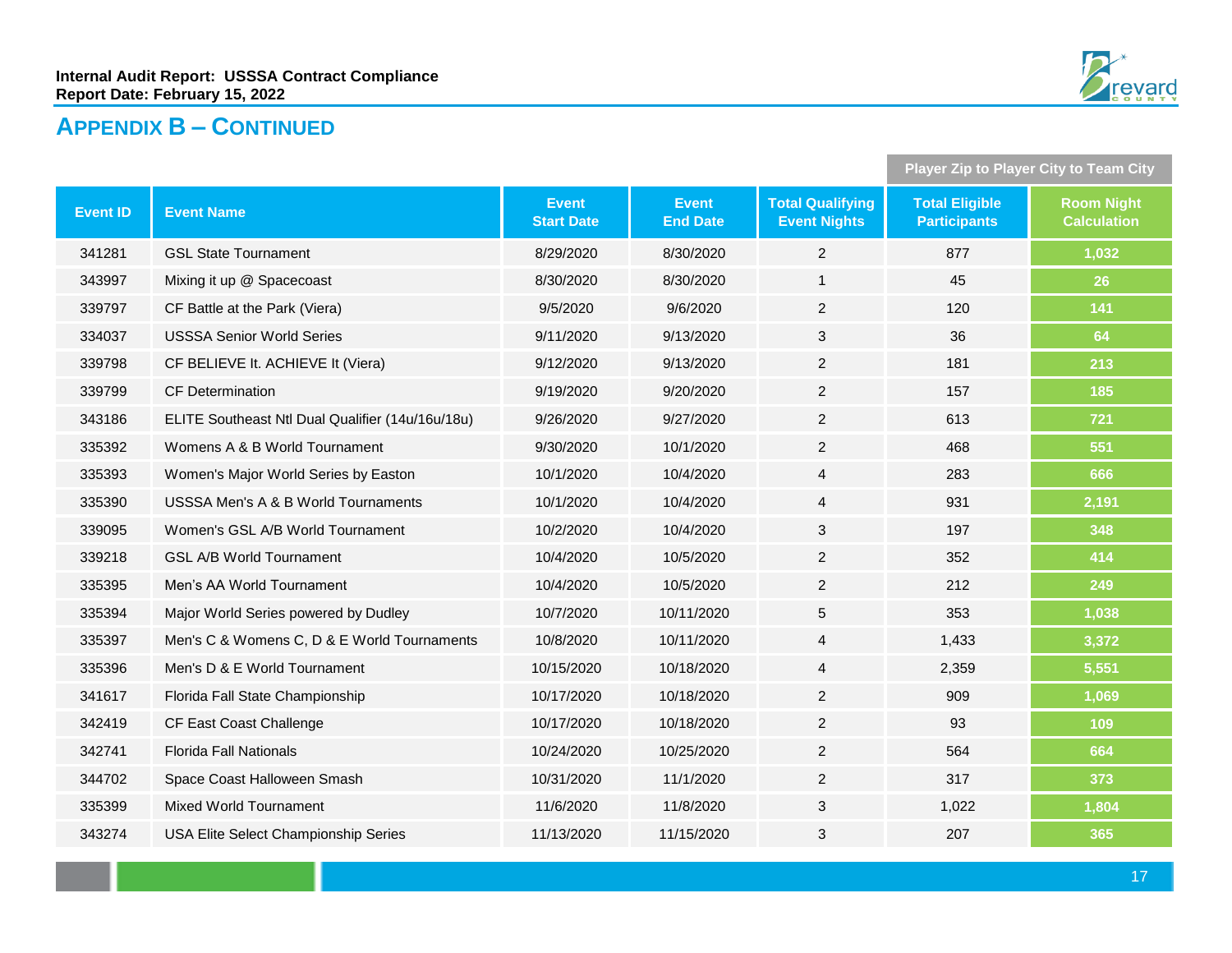

# **APPENDIX B – CONTINUED**

|                 |                                              |                                   |                                 | <b>Player Zip to Player City to Team City</b>  |                                              |                                         |
|-----------------|----------------------------------------------|-----------------------------------|---------------------------------|------------------------------------------------|----------------------------------------------|-----------------------------------------|
| <b>Event ID</b> | <b>Event Name</b>                            | <b>Event</b><br><b>Start Date</b> | <b>Event</b><br><b>End Date</b> | <b>Total Qualifying</b><br><b>Event Nights</b> | <b>Total Eligible</b><br><b>Participants</b> | <b>Room Night</b><br><b>Calculation</b> |
| 342429          | CF Confidence (12U/14U)                      | 11/21/2020                        | 11/22/2020                      | $\overline{2}$                                 | 156                                          | 184                                     |
| 347644          | Mix Fest                                     | 11/22/2020                        | 11/22/2020                      | $\mathbf{1}$                                   | 8                                            | 5 <sup>1</sup>                          |
| 342219          | THANKSGIVING SPACE COAST SUPER NIT           | 11/27/2020                        | 11/29/2020                      | 3                                              | 688                                          | 1,214                                   |
| 341618          | Boombah Toys 4 Tots                          | 12/5/2020                         | 12/6/2020                       | 2                                              | 443                                          | 521                                     |
| 344660          | 34th USSSA Toys for Tots                     | 12/11/2020                        | 12/13/2020                      | $\mathbf{3}$                                   | 177                                          | 312                                     |
| 344017          | Winter All American Games                    | 12/27/2020                        | 12/31/2020                      | $\overline{5}$                                 | 241                                          | 709                                     |
| 344018          | Winter All American Games                    | 12/27/2020                        | 12/31/2020                      | $5\phantom{.0}$                                | 468                                          | 1,376                                   |
| 343337          | <b>USSSA New Year's Eve Baseball Classic</b> | 12/28/2020                        | 1/1/2021                        | $\overline{5}$                                 | 131                                          | 385                                     |
| 346237          | John Kings Classic                           | 1/2/2021                          | 1/3/2021                        | $\overline{2}$                                 | 305                                          | 359                                     |
| 342151          | <b>USSSA Challenge Cup</b>                   | 1/21/2021                         | 1/24/2021                       | $\overline{4}$                                 | 2,228                                        | 5,242                                   |
| 346239          | <b>USSSA Winter Nationals</b>                | 1/30/2021                         | 1/31/2021                       | $\overline{2}$                                 | 812                                          | 955                                     |
| 347977          | PRESIDENT'S DAY SELECT SUPER NIT             | 2/13/2021                         | 2/15/2021                       | 3                                              | 1,219                                        | 2,151                                   |
| 348945          | <b>GSL Winter Nationals</b>                  | 2/20/2021                         | 2/21/2021                       | $\overline{2}$                                 | 995                                          | 1,171                                   |
| 346127          | CF PaRtY in Viera                            | 2/27/2021                         | 2/28/2021                       | $\overline{2}$                                 | 176                                          | 207                                     |
| 352177          | Bash for Cash                                | 3/6/2021                          | 3/6/2021                        | $\overline{1}$                                 | 38                                           | 22                                      |
| 349200          | Space Coast Gold Glove Championship          | 3/6/2021                          | 3/7/2021                        | $\overline{2}$                                 | 449                                          | 528                                     |
| 352344          | <b>USSSA Mix Winter Nationals</b>            | 3/13/2021                         | 3/13/2021                       | $\mathbf{1}$                                   | 142                                          | 84                                      |
| 352604          | <b>March Madness</b>                         | 3/27/2021                         | 3/27/2021                       | $\mathbf{1}$                                   | 120                                          | 71                                      |
|                 |                                              |                                   | <b>Total</b>                    | 187                                            | 32,235                                       | 66.646                                  |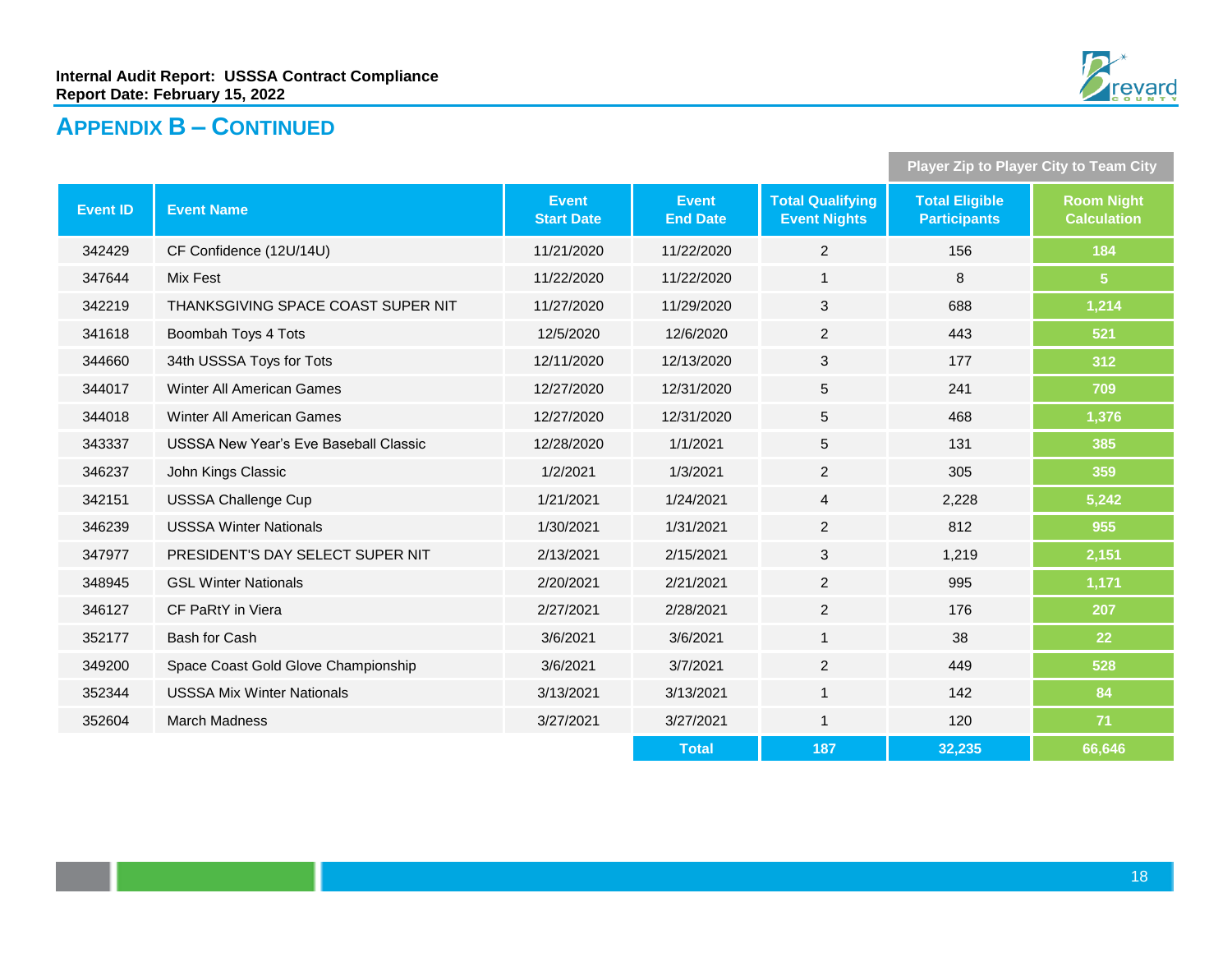# **APPENDIX C**

### **Driving Radius**

The map below highlights the geographic area within in a 75-mile driving radius from the USSSA Stadium Complex.